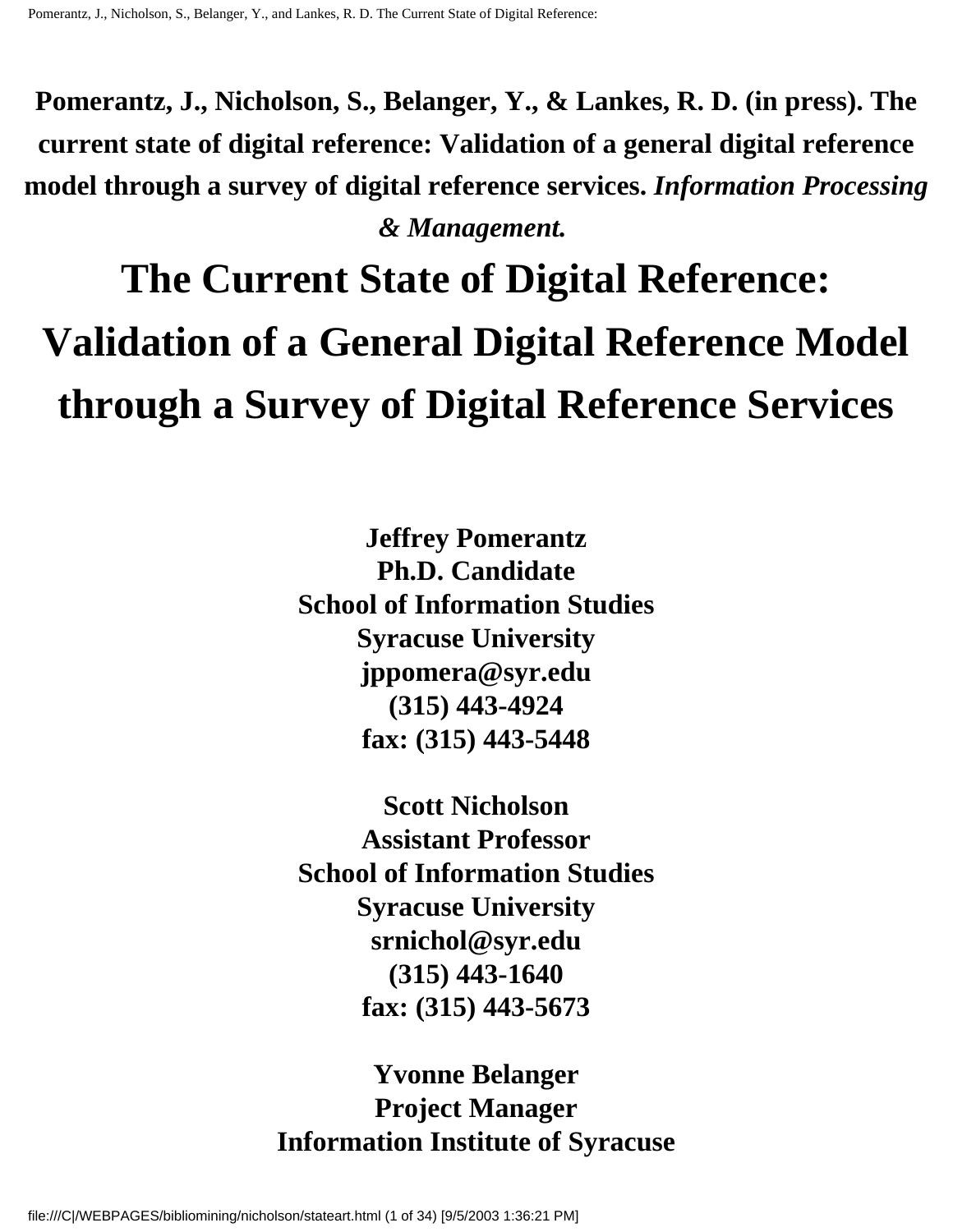**Syracuse University yvonne@iis.syr.edu (315) 443-9703 fax: (315) 443-5448**

**R. David Lankes Director Information Institute of Syracuse Syracuse University rdlankes@ericir.syr.edu (315) 443-3640 fax: (315) 443-5448**

#### **Abstract**

This paper describes a study conducted to determine the paths digital reference services take through a general process model of asynchronous digital reference. A survey based on the general process model was conducted; each decision point in this model provided the basis for at least one question. Common, uncommon, and wished-for practices are identified, as well as correlations between characteristics of services and the practices employed by those services. Identification of such trends has implications for the development of software tools for digital reference. This study presents a snapshot of the state of the art in digital reference as of late 2001 – early 2002, and validates the general process model of asynchronous digital reference.

Keywords: Digital reference, Virtual reference, Models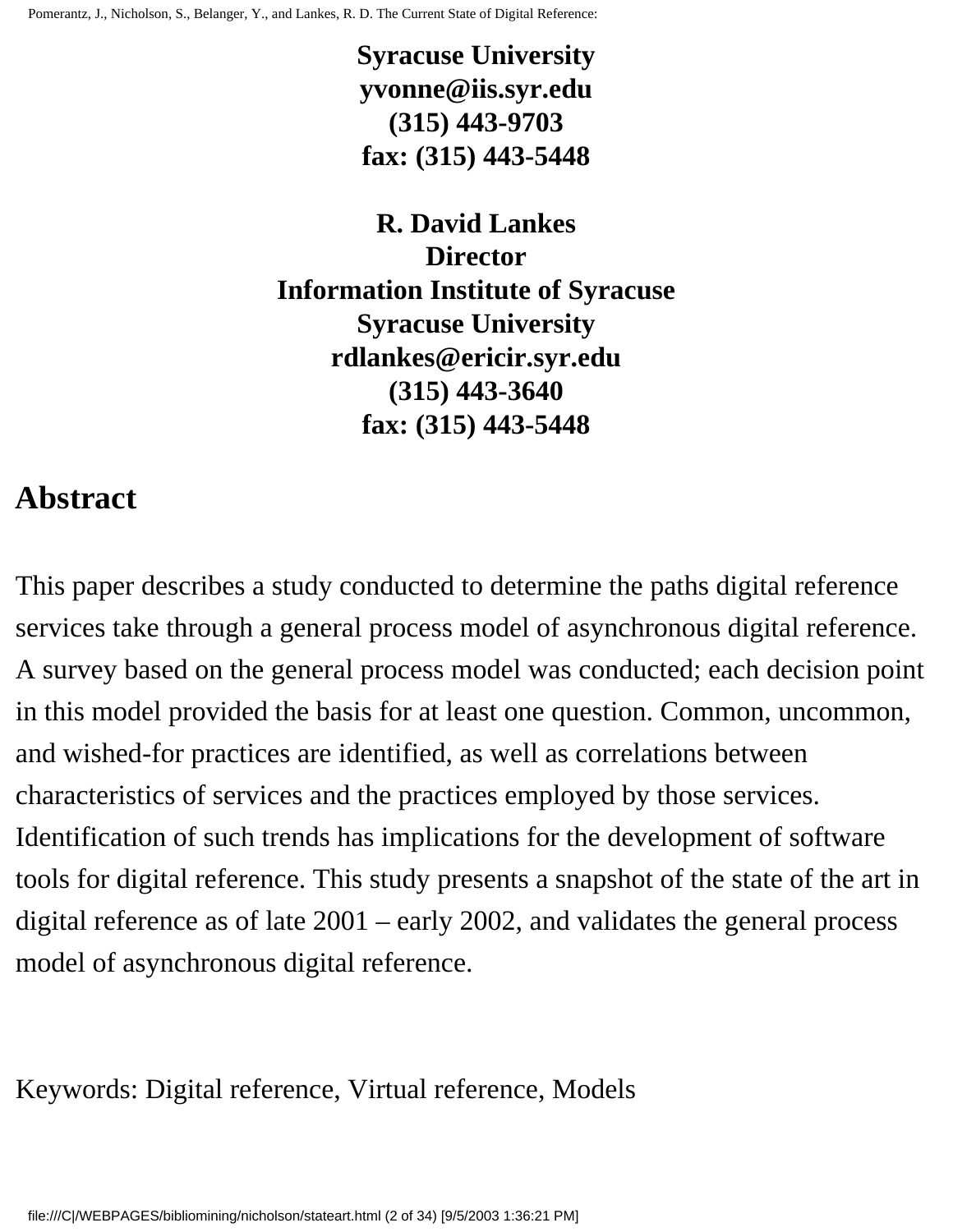## **Introduction**

The traditional face-to-face reference transaction has been an object of study for nearly as long as reference service has been offered in libraries. The model of the traditional reference interview that has developed over time is a structured conversation, and a number of models exist of specific steps within the reference transaction. Since the invention of the World Wide Web, there has been a great increase in the number of reference services utilizing asynchronous electronic communication media to conduct the reference transaction. Several models exist that describe specific steps in this asynchronous reference transaction. Some of these models describe processes similar to processes in the traditional reference interview, while others describe entirely new processes. Few models exist that describe the entire transaction. Despite variations in these conceptualizations of the digital reference transaction, all digital reference services perform many of the same functions when managing electronically-received reference questions.

This study begins from the general process model of asynchronous digital reference presented in Figure 1. This model is derived from Lankes (1998) and the Virtual Reference Desk Project (VRD)'s AskA Software specifications document (Virtual Reference Desk Project, 1998). This model consists of 5 steps:

- 1. Question Acquisition includes all issues related to the process of obtaining information from a user. This includes not only the user's question, but also question categorization and user identification information, via email, web forms, chat, or embedded applications.
- 2. Triage is the assignment of a question to a reference or subject expert. This step may be automated or conducted via human decision support. Triage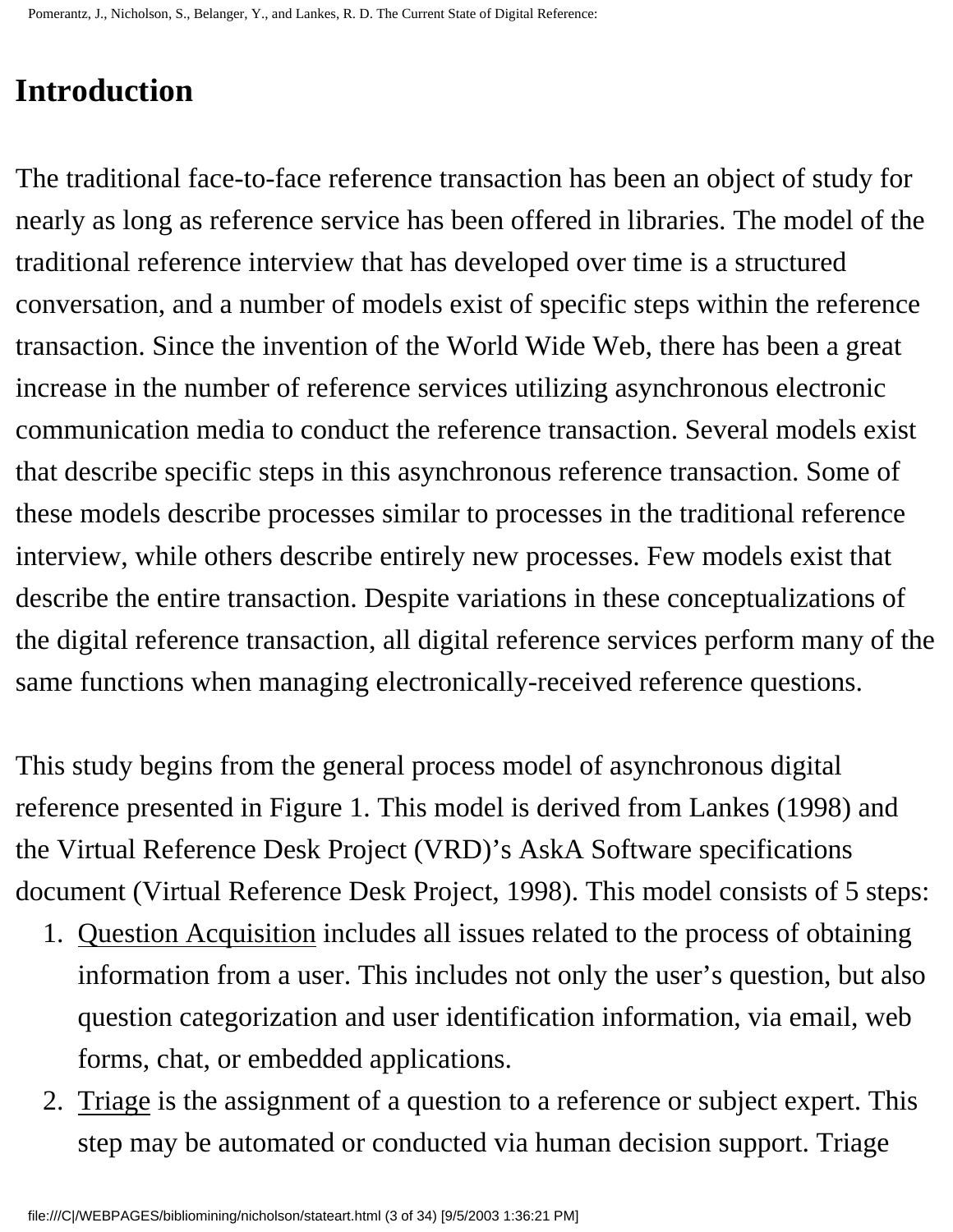also includes the filtering out of repeat or out-of-scope questions.

- 3. Answer Formulation includes all actions taken by the expert to generate a response to a question, including sending the response to a reviewer or directly to the user. Factors for creating "good" answers such as age and cultural appropriateness are included in this step.
- 4. Tracking is the quantitative and qualitative monitoring of repeat questions for trends. Tracking allows the identification of "hot topics," and may indicate where gaps exist in the collection(s).
- 5. Resource Creation involves the use of tracking data to build or expand collections to better meet users' information needs.



Figure 1 : General Digital Reference Model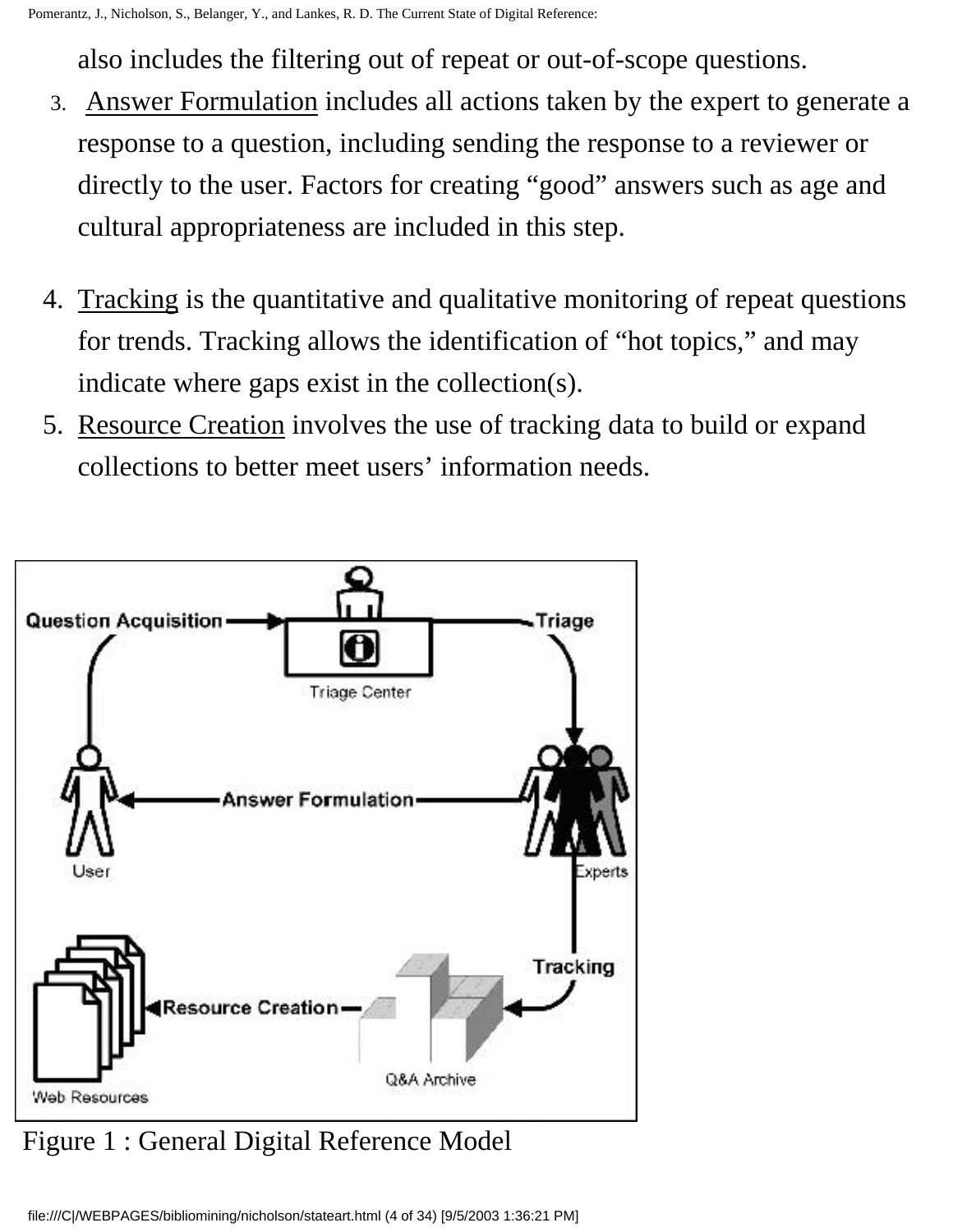This process model is presumed to be generally applicable to all asynchronous digital reference services, though different services employ variations of the processes at each step. Using the triage step as an example, this process may be automated, a human "filterer" may assign questions to experts, or experts may select their own questions from a pool of currently unanswered questions (McClennen and Memmott, 2001). Some services may even skip steps; for example, not all services may archive questions or answers to create resources.

The Virtual Reference Desk Project's AskA Software specifications document was created as a model to guide the design process for a software application to manage questions received electronically by a digital reference service. The application that was developed under the aegis of the Virtual Reference Desk Project is called the Incubator. During the fall of 2001 the Virtual Reference Desk project received funding under NSF 01-55, the National Science, Mathematics, Engineering, and Technology Education Digital Library (NSDL) program, to develop a second version of this software that would reflect the current best practices in asynchronous digital reference. The goal of this study was to validate and, if necessary, expand the existing general process model of digital reference as a precursor to creating new specifications for this software application.

Digital reference service will not be defined here, as that has been addressed well and in depth elsewhere (Lankes, 1998; Janes, Carter, and Memmott, 1999). The population of interest for this study was digital reference services of all types: any service utilizing asynchronous electronic communication media to conduct the reference transaction. These services may be affiliated with any sort of a library – public, academic, or special – or may be unaffiliated with any library. Lankes (1998) refers to services of this latter type as "AskA" services, "such as Ask-A-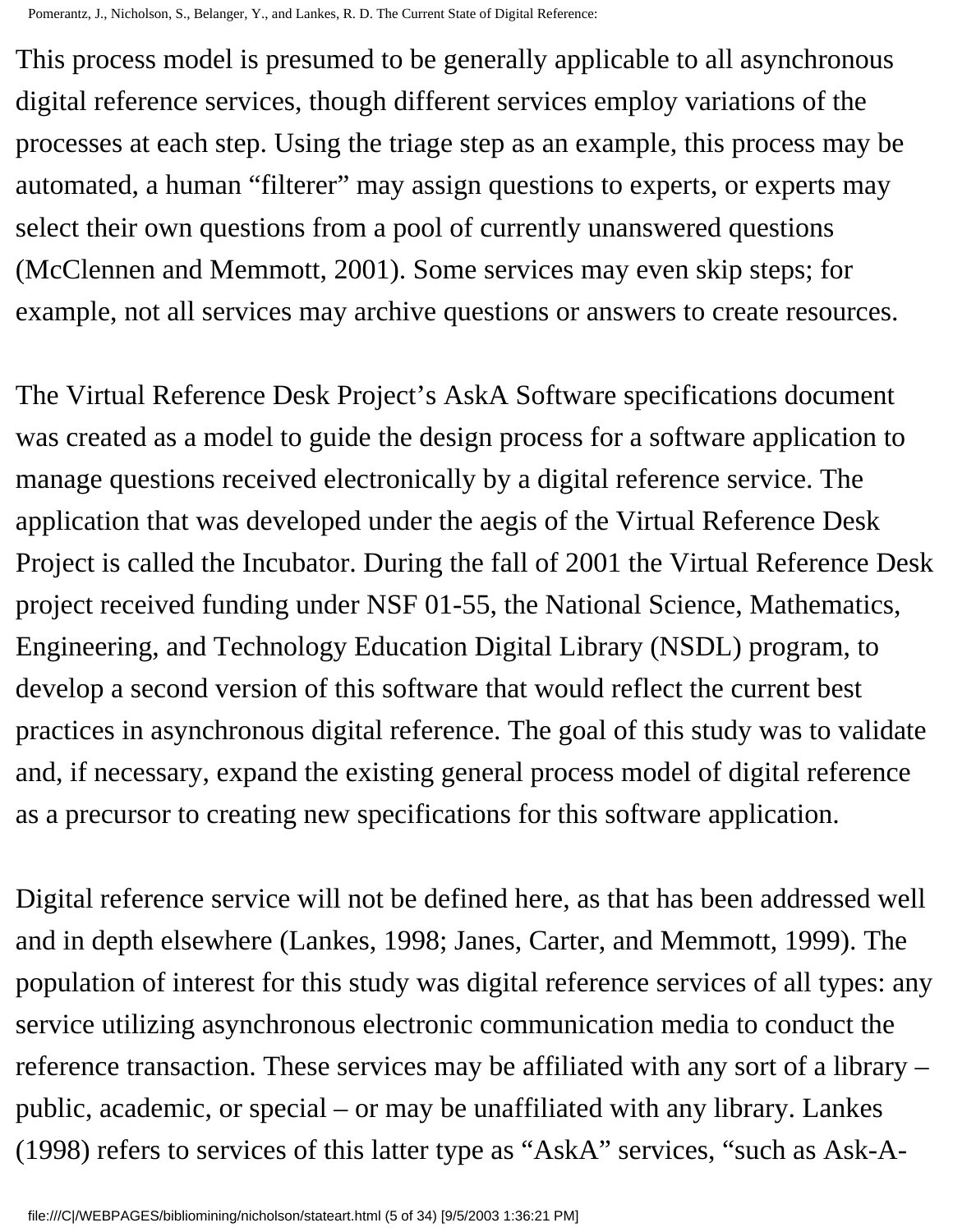Scientist" (p.9), since most services of this type specialize in a particular subject: for example, art (Ask Joan of Art), education (AskERIC), mathematics (Ask Dr. Math), oceanography (Ask Shamu), etc.

This paper describes a study conducted to determine the paths digital reference services take through the process model. This study sought first to describe common and uncommon practices in digital reference; second, this study sought correlations between characteristics of services and the practices employed by those services. Identification of such trends has implications for the development of software tools for digital reference: the most common practices must be supported, while the least common practices may be dropped from software specifications when compromises need to be made. Additionally, patterns between types of services and practices employed by those types of services enable customization packages relevant to services' specific needs and uses. Finally, any steps or processes suggested during the course of the study not reflected in the general process model have implications not only in software development but also for revisions to the basic process model.

The research questions for this study are:

1. What processes do digital reference services employ when managing electronically received reference questions?

- 2. What are the most and least commonly employed processes?
- 3. Which, if any, processes typically occur in combination?

4. Which, if any, processes or sets of processes are typically employed by which types of digital reference services?

# **Literature on Question Management in Reference Services**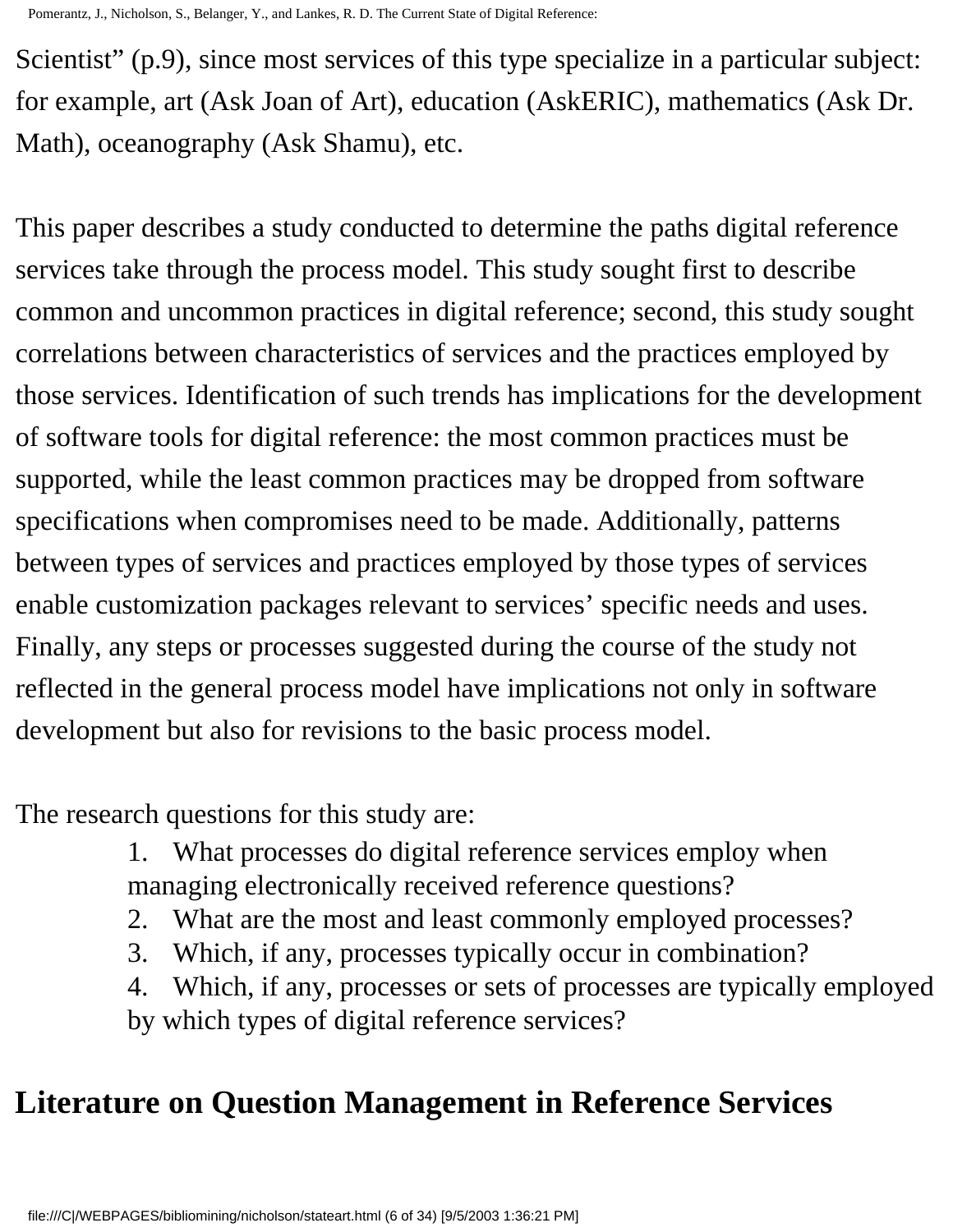Few models exist that encompass the entire reference transaction as it takes place at a reference desk in a physical library. However, many models exist of specific steps in the reference transaction, or present the reference transaction from the perspective of a specific stakeholder. This section will not present a comprehensive review of these models. Superb comprehensive reviews have been undertaken in greater length than is possible here, by Richardson (1995), Katz (1997), and Bopp and Smith (2001). Instead, this review will present only those models that most directly influenced the conceptualization of this study.

One of the best known models is Taylor's (1968) model of "prenegotiation decisions by the inquirer" (p.181). This model begins at the point at which an individual realizes that he or she has "a certain incompleteness in his picture of the world" (p.180), perhaps even before he or she has recognized this incompleteness as an information need *per se*. This model then proceeds through the individual's decision-making process of *whether* to ask for information (as opposed to searching for information him- or herself), *who* to ask for information (ask a colleague or go to the library), and ultimately *how* to search for information in the library (search him- or herself or ask a librarian for assistance). Taylor's model is relevant to this study in that it presents the various steps in the reference transaction as points at which decisions must be made. The decisions in Taylor's model are made by the patron; by contrast, the decisions in this study are those made by the reference service.

Another model that presents the reference transaction as a series of decision points was developed by Robinson (1989). One of the few that encompasses the entire reference transaction, Robinson's model approaches the transaction from the perspective of cost analysis of a reference transaction, specifically matching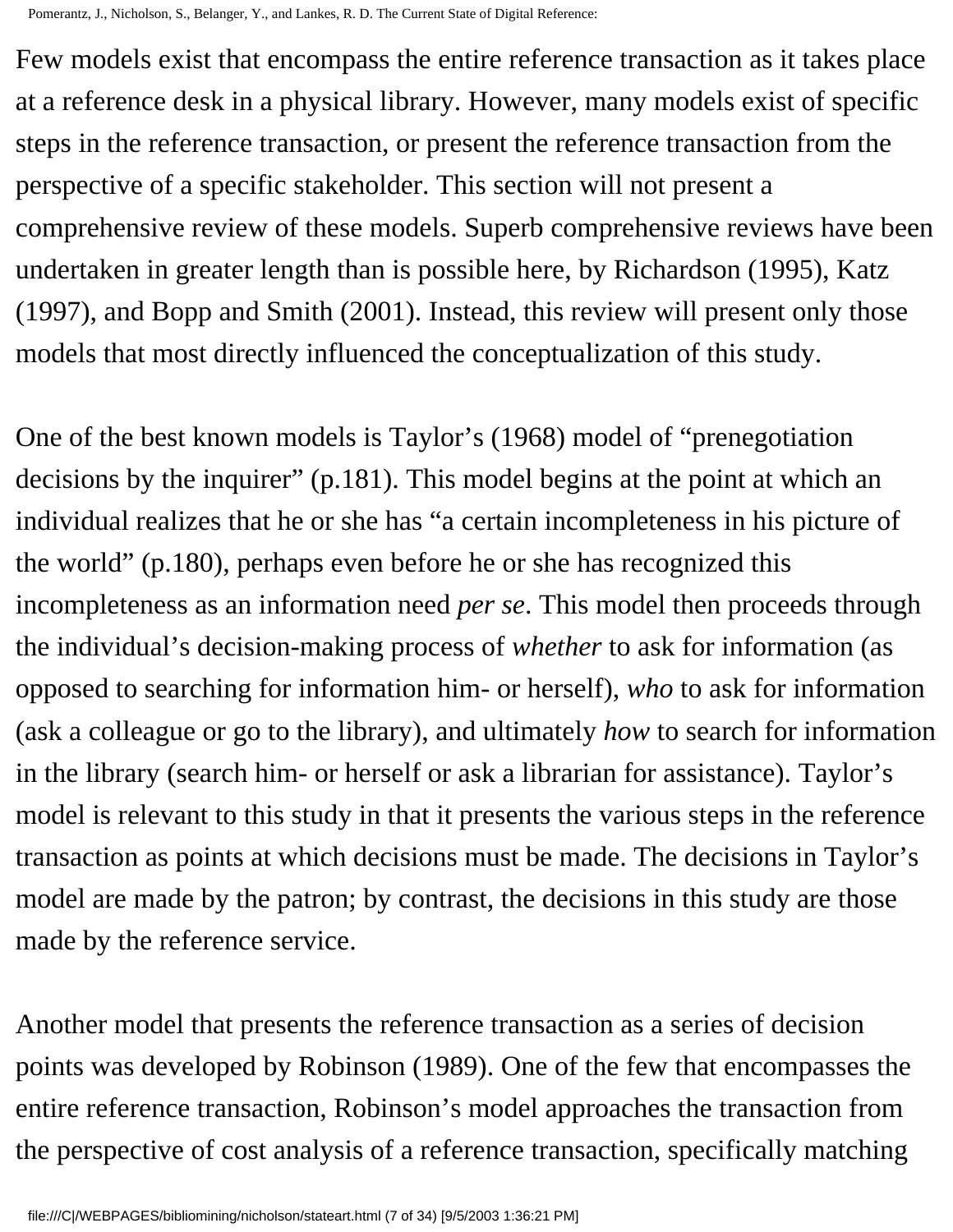"the level of resources to the level of service" (p.46). Beginning at initiation of the reference interview, this model includes estimation of the difficulty of the question and types of resources required to answer it, the actual use made of those resources in finding an answer, the delivery of that answer to the patron, and the evaluation of the service provided. Robinson's model comes closest to a general process model, as it begins with the acquisition of a question by a reference service, and ends with the provision of an answer to the patron. While Robinson's model spans the entire reference transaction, it differs from this study in that it is specifically concerned with the reference transaction as it takes place at a reference desk.

An early model of the reference transaction as it takes place online was developed by the Internet Public Library, and was presented in a simplified form by Michael McClennen at the 2001 Virtual Reference Desk conference (McClennen, 2001). This model depicts the process of an online reference transaction using a flow chart that shows the states in which it is possible for an electronically-submitted reference question to be (e.g., accepted, claimed, overdue, answered, etc.), and the processes that move a question from one state to another (e.g., accept, claim, due date passed, answer, etc.). Another similarly algorithmic depiction of online reference transactions can be found in MathNerds' flowcharts of their algorithms for assigning problems (MathNerds, 2001). These flowcharts present the process from both the patron and the expert's points of view. A third model along these lines is Kresh's (2000) conceptual model of the Collaborative Digital Reference Service (CDRS). Rather than being a flowchart representing states and state changes, this model presents the entire workflow involved in the answering of digital reference questions from the point of view of the service itself, rather than from the more limited perspective of patron or librarian.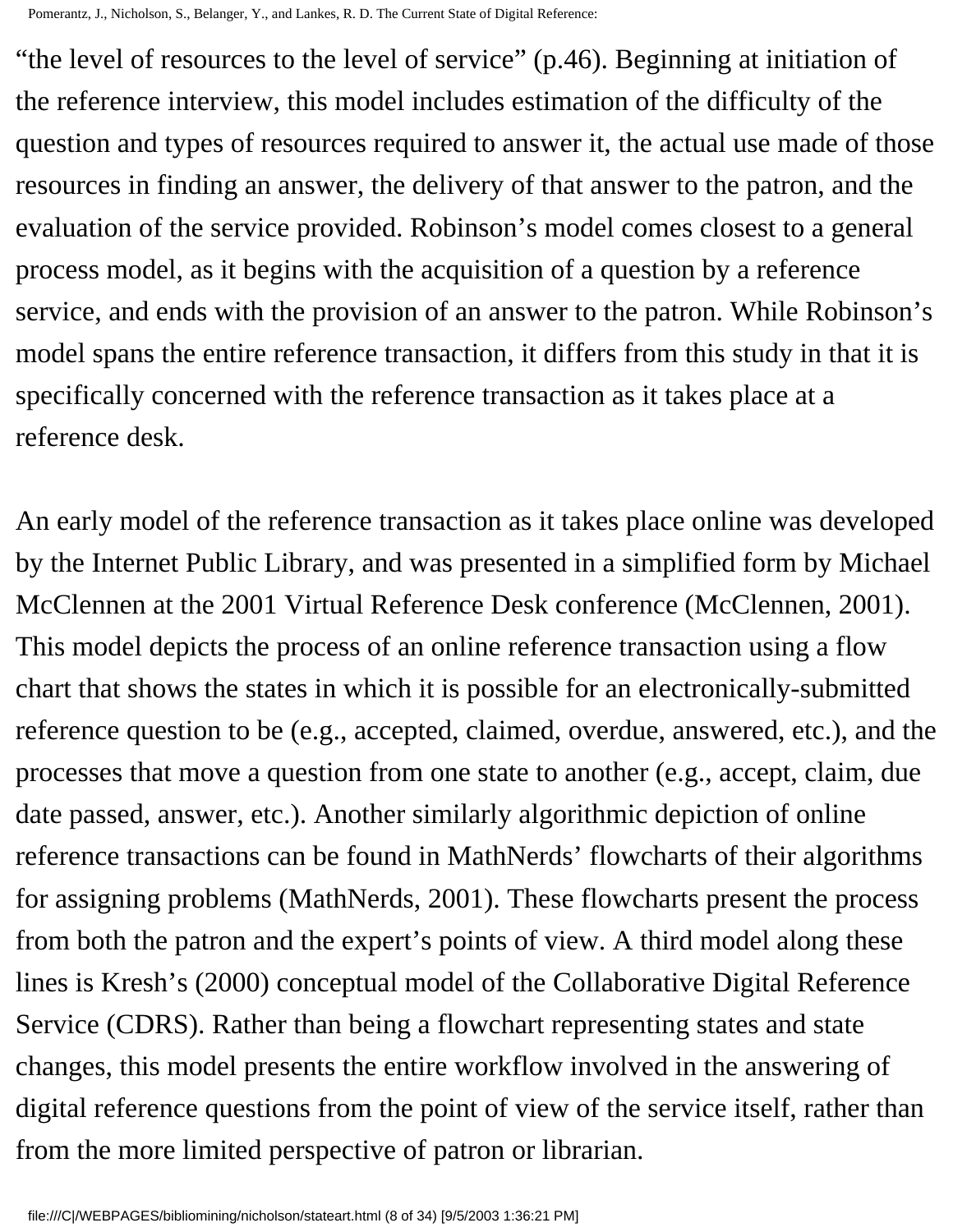The similarity of all of these models (including the general process model of digital reference presented in Figure 1) is an indication that models of the process from a number of different perspectives (service, expert, user, etc.) are remarkably consistent across services. The primary purpose of the general digital reference process model is to carry over all crucial elements of the desk reference transaction to the digital environment. The secondary purpose of this model is to suggest steps in the transaction that may be modified or customized to maximize the potential and capabilities of the digital medium.

## **Methodology**

In order to determine the processes that digital reference services employ in managing electronically received reference questions, a survey was created based on the general digital reference model (a copy of the survey instrument is available on request from the authors). Each decision point in this general model provided the basis for at least one item on the survey; this breakdown allowed each point in the model to be validated. For each item, respondents were asked if their service performs the process described. The mutually exclusive options provided for each process were:

- 1. The service performs the process,
- 2. The service does not perform the process and never has,
- 3. The service used to perform the process but no longer does,
- 4. The service does not perform the process but would like to or plans to, or
- 5. Not applicable.

For example, in the Question Acquisition step of the model, the first process is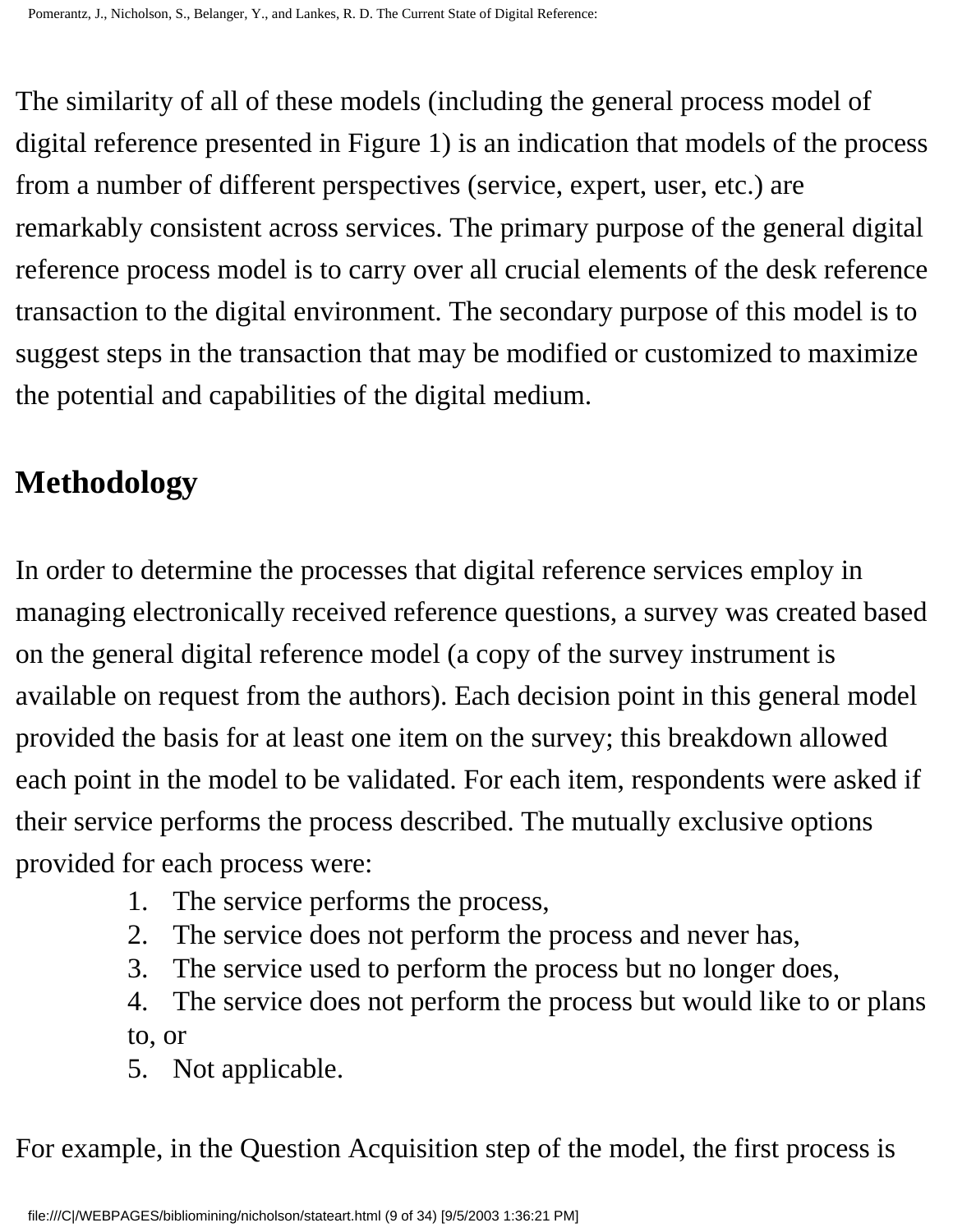the input of questions via a question-submission web form. The item "We maintain a question submission form on the web" was created based on this process. Figure 2 shows this item, as a typical example of the items in the survey.



#### **Figure 2 : A sample item from the survey**

**Some decision points involve processes that may be performed in a variety of ways. For items based on these decision points, respondents were asked to specify how their service performed the process specified. Figure 3 presents two examples of such items.**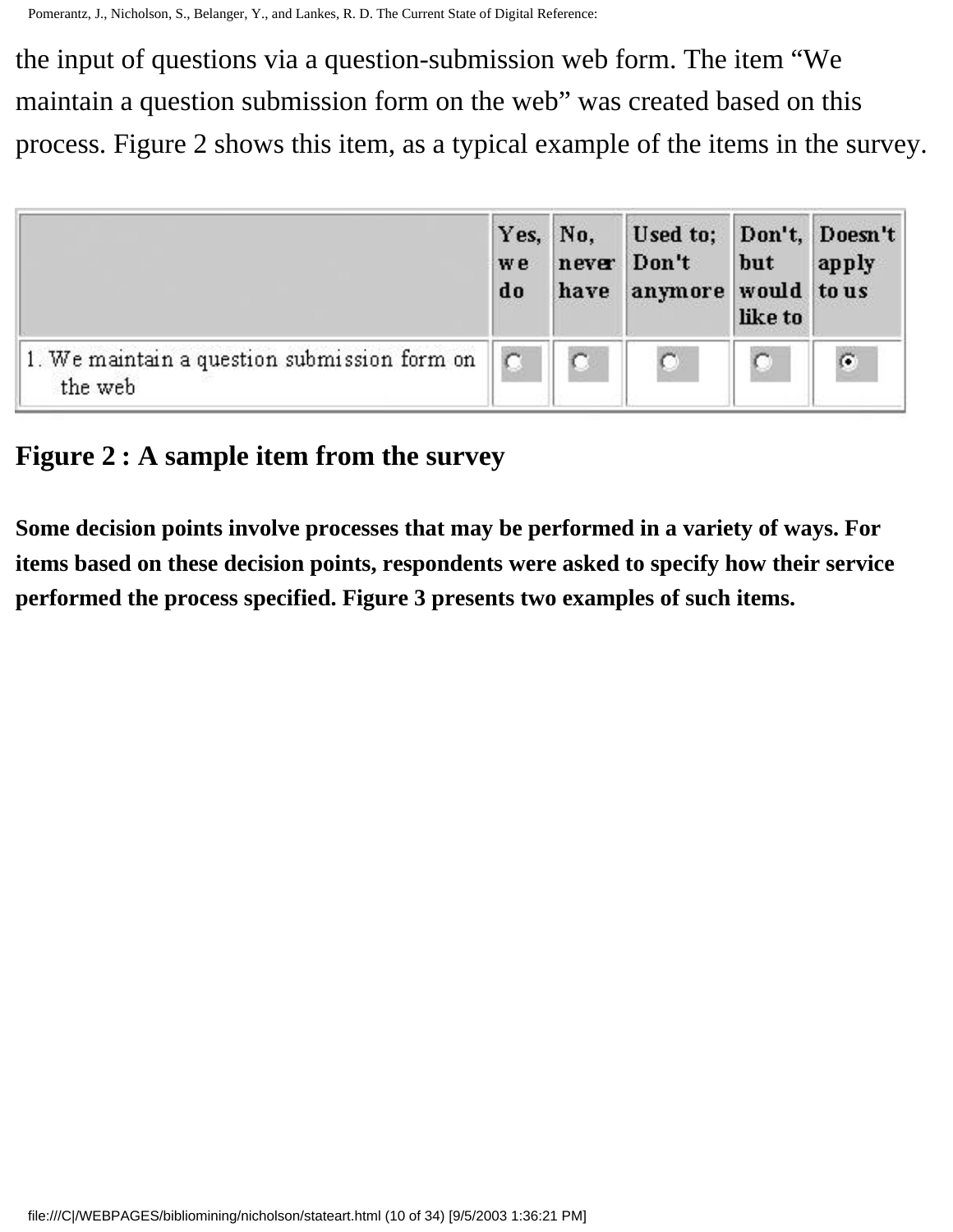

# **Figure 3 : Two survey items concerning processes that may be performed in a variety of ways**

Respondents were solicited through a flyer given to all registrants at the 2001 Virtual Reference Desk conference, as well as through a posting to the DIG\_REF listserv. The Virtual Reference Desk conference is currently the only conference in dedicated to the theory and practice of digital reference, and is a forum for the presentation of the state of the art in the field, in services of all types. The DIG\_REF listserv is "a forum to help set an agenda for redefining reference services in the Internet context" (http://www.vrd.org/Dig\_Ref/dig\_ref.shtml). Thus these two venues are the voice of the field of digital reference as it exists today. Registration at the 2001 VRD conference was 430, and at the time of the posting, there were 2,114 individuals subscribed to the DIG\_REF listserv. There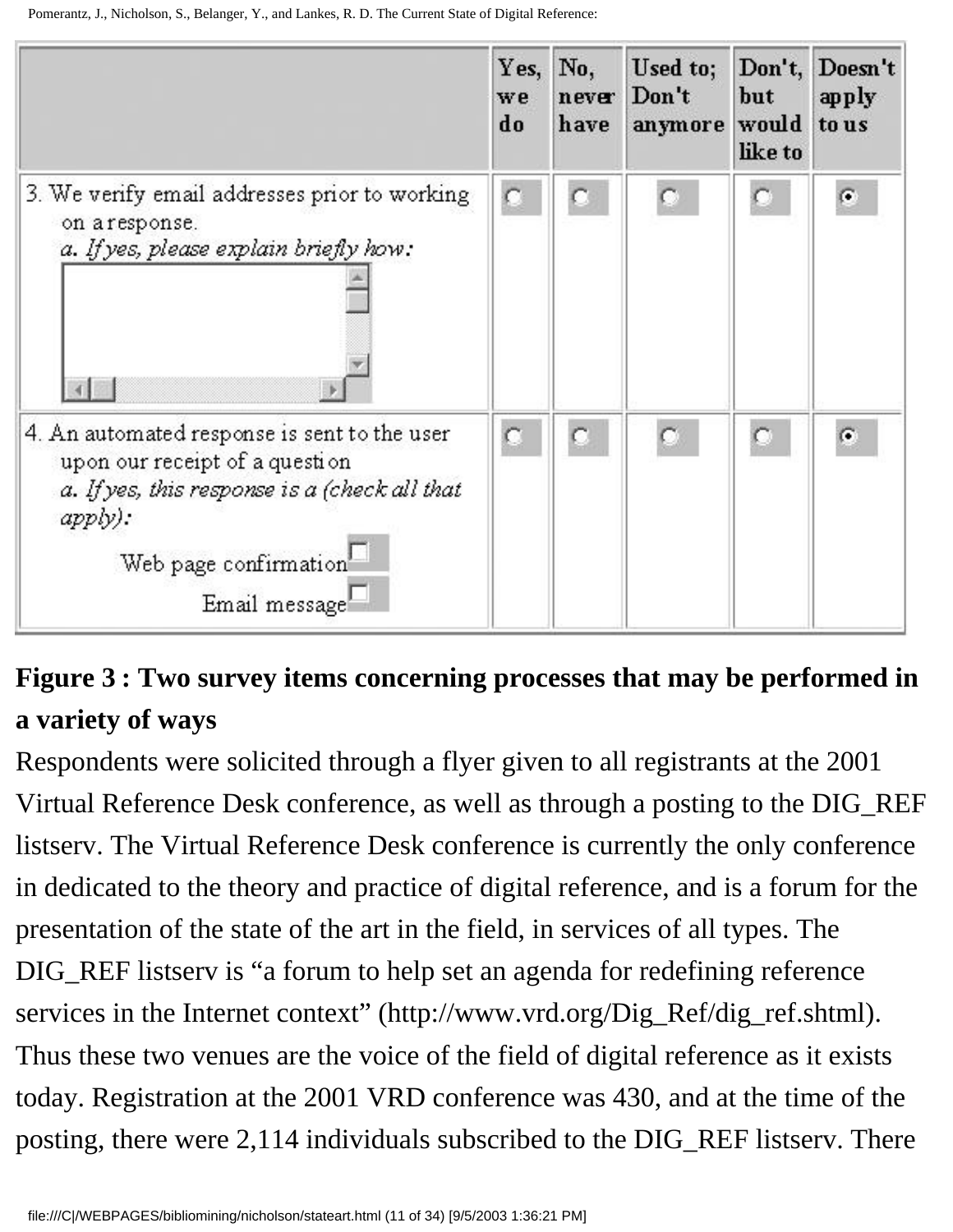is some overlap between attendees at the VRD conference and subscribers to DIG\_REF. There were also some digital reference services represented at the VRD conference by more than one individual, and it is likely that the same is true for DIG\_REF. Between these two venues, however, the majority of the digital reference services in North America, and several from overseas, were solicited for this survey.

The researchers received 49 responses to the survey. Of these responses, two were eliminated, as one was a duplicate and one contained no data. Thus the pool of data analyzed for this study consisted of 47 responses.

#### **Data Analysis**

These 47 responses came from 47 different digital reference services; respondents were asked to provide the URL of their service, allowing the researchers to be certain that there were not multiple responses from a single service. Thus each of the 47 responses represents a service. Like any survey for which participation is solicited "in public," as it were, these 47 respondents are self-selected.

Additionally, the researchers had no control over the types digital reference services that responded to the survey. It is unclear how many digital reference services exist. The Virtual Reference Desk Project maintains a list of AskA services called the "AskA+ Locator" (http://www.vrd.org/locator/subject.shtml), which, as of this writing, contains over one hundred services. Bernie Sloan maintains on his personal website a list of over 90 email-based reference services offered by public and academic libraries (http://www.lis.uiuc.edu/~b-sloan/email.html). It is important to note that neither of these lists claims to be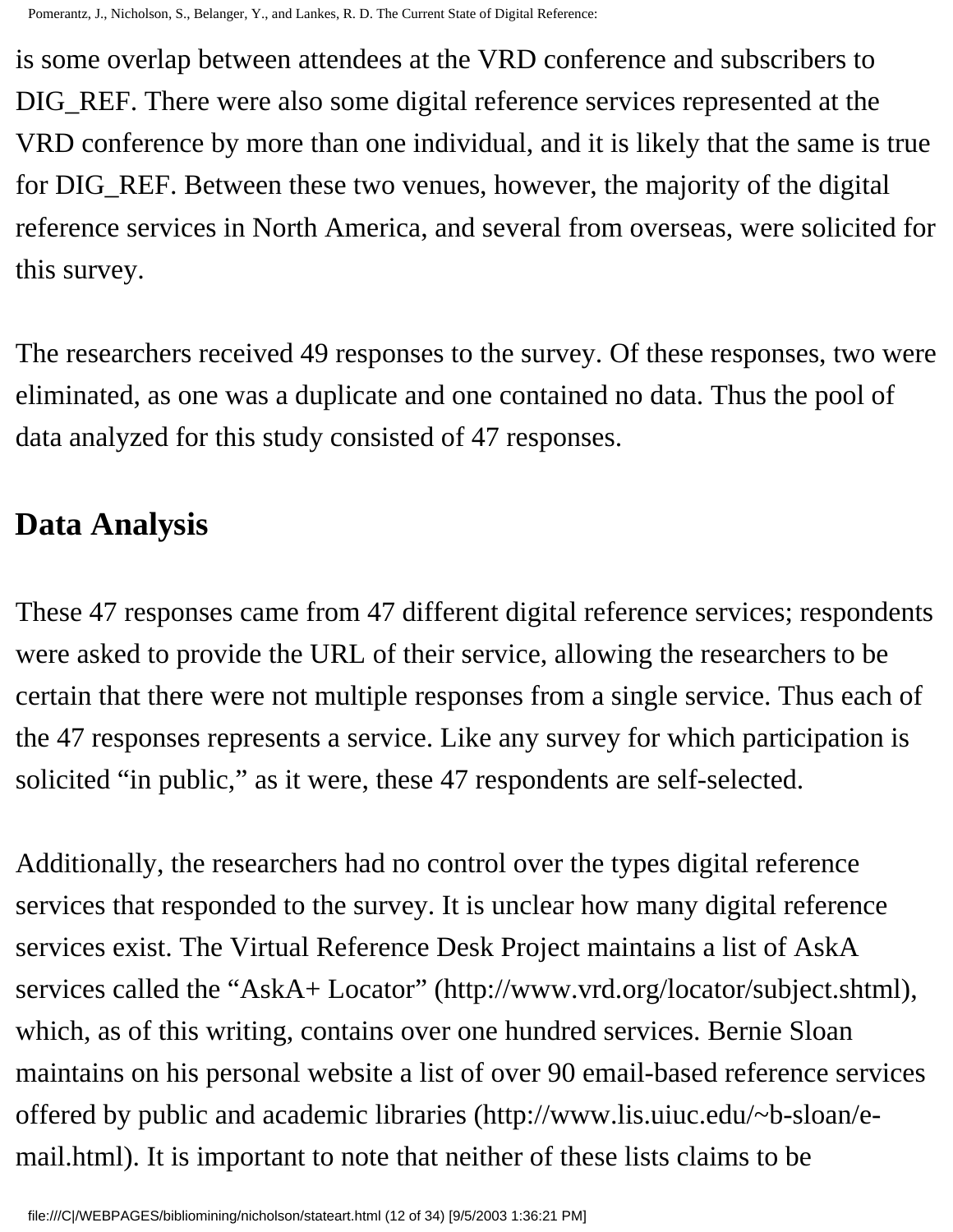comprehensive, and it is therefore impossible to know how many services are *not*  listed. By extension, it is impossible to know what percentage or segment of the total population of interest to this study is made up by the 47 responding services. As a result, these responding services may not be representative of all existing digital reference services. These facts limit the generalizability of this study. This limitation is discussed in the Discussion section of this paper.

Respondents were asked to reply to the survey items with the entire service in mind. The level of analysis for this study is therefore the service, and not any individual or role within the service. The respondent services fall into the following categories:

- 47% academic libraries
- 21% public libraries
- $\bullet$  21% AskA services
- $\bullet$  11% unidentified

The respondent services span the spectrum of possible types of digital reference services (with the exception of special libraries). This study therefore presents a snapshot of the processes employed by the responding digital reference services during the period of time that this survey was administered from mid-November 2001 – January 2002. While it is not possible to know if any of the responding services instituted any changes in their practices or policies during that brief span of time, the researchers were careful to schedule the administration of the survey so that it did not correspond with a product release for any of the several commercially available software applications designed to enable web-based digital reference, or any of the applications created by various digital reference services (Lagace and McClennen, 1998).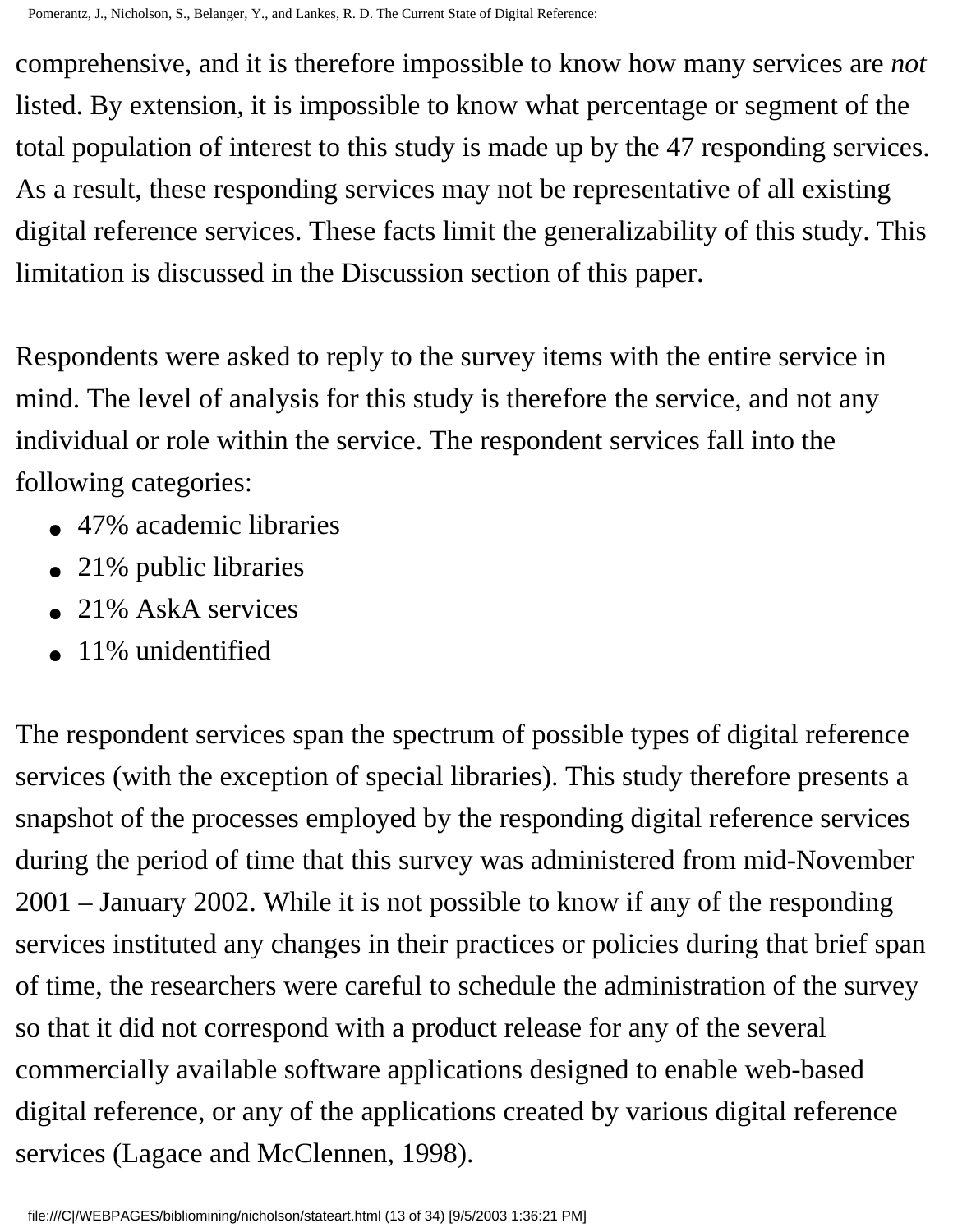### **One-Item Analyses**

The first step in analyzing the data from the survey was to determine common and uncommon practices – that is, what practices in managing the digital reference process were employed or not employed by a majority of the services surveyed.

Some of the most widely employed practices are:

- Sending an automated response to the user by email, upon receipt of a question (96%)
- Asking the user for an email address on a question submission web form (90%)
- Maintaining a question submission web form  $(83%)$
- Responding to questions by email (80%)

These findings are consistent with the findings a number of other studies. Janes, Carter, and Memmott (1999) found that 65%, and White (2001) found that 71.4% of digital reference services affiliated with academic libraries elicited questions via a web form. Goetsch, Sowers, and Todd (1999) found that 78% of ARL libraries elicited questions via a web form. Janes, Hill, and Rolfe (2001) found that 60% of AskA services, both commercial and non-commercial, elicited questions via a web form. These figures vary, which may be an artifact of the different respondent pools surveyed in these five studies. However, a trend is clear: web forms are being used overwhelmingly often as the user interface for submission of questions to digital reference services. This trend is not confined to the world of digital reference either. According to the Congress Online Project, members of Congress are moving away from email addresses and towards web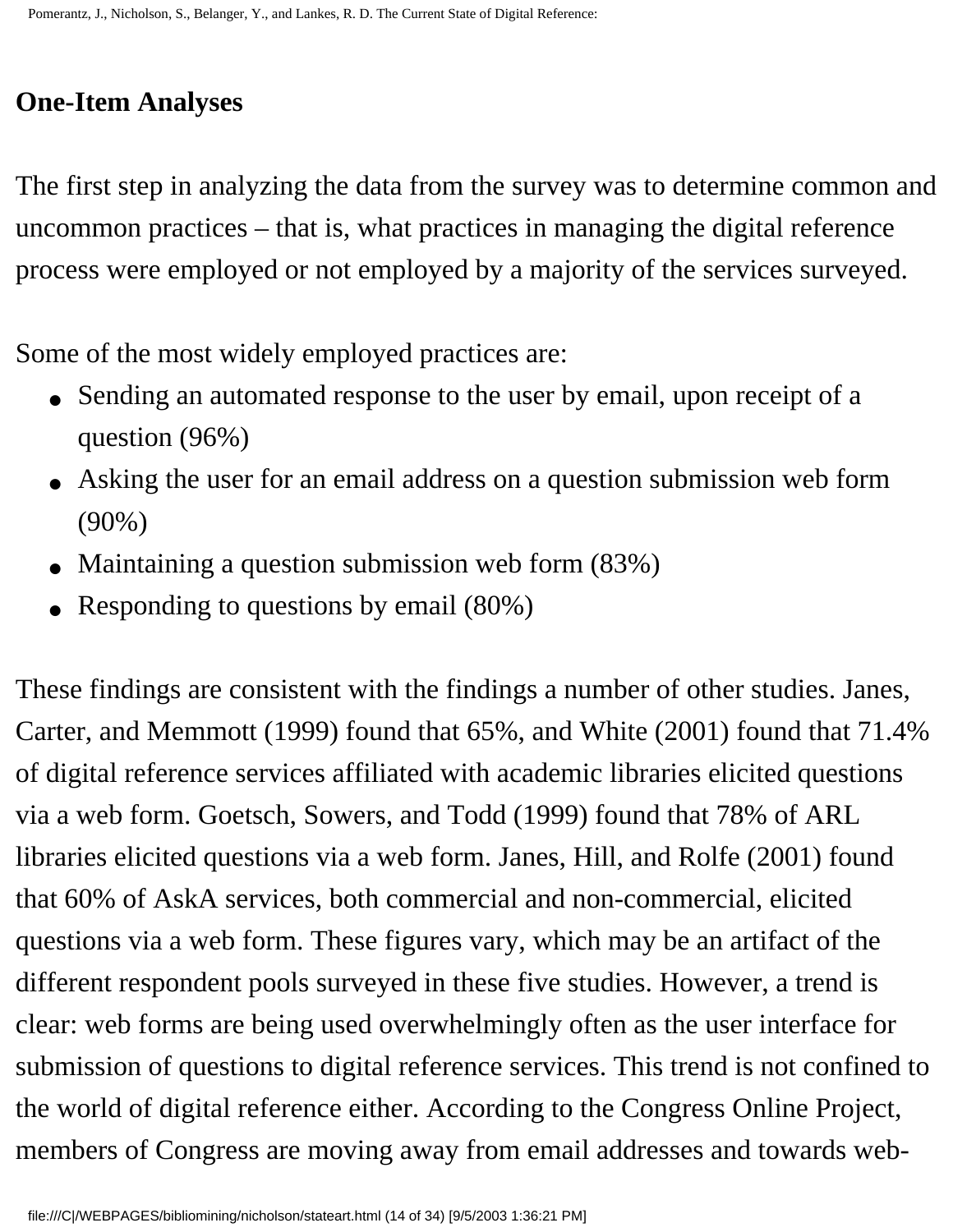based interfaces for receiving communications from constituents: 66 out of 100 Senators and 226 out of 440 House Members "are not using public e-mail addresses, and are directing constituents to their Web sites to send messages" (2002, MEMBERS ARE TURNING OFF E-MAIL ADDRESSES AND TURNING ON WEB FORMS section, ¶ 1).

This study's finding that 90% of services that maintain a question submission web form ask the user for an email address on that web form is also consistent with the findings of other studies. Janes, Hill, and Rolfe (2001) found that 85% of AskA services require an email address for submission of a question, and White (2001) found that 100% of digital reference services affiliated with academic libraries that maintain a web form for question submission, ask for the patron's email address on the web form. The requirement of an email address on a web form is consistent with the finding that 80% of services respond to questions by email.

Some of the practices employed by a minority of services are:

- Responses are not reviewed for quality and/or accuracy before being sent to or posted for users (19%)
- Patrons cannot pick up their responses on the web (as opposed to being sent an email containing the text of the response) (23%)
- If questions are assigned to particular experts, these individuals do not have the ability to reject a question (so that it must be reassigned to a different expert) (37%)

The low percentage of services reviewing responses for quality and/or accuracy is consistent with the preliminary findings of the Assessing Quality in Digital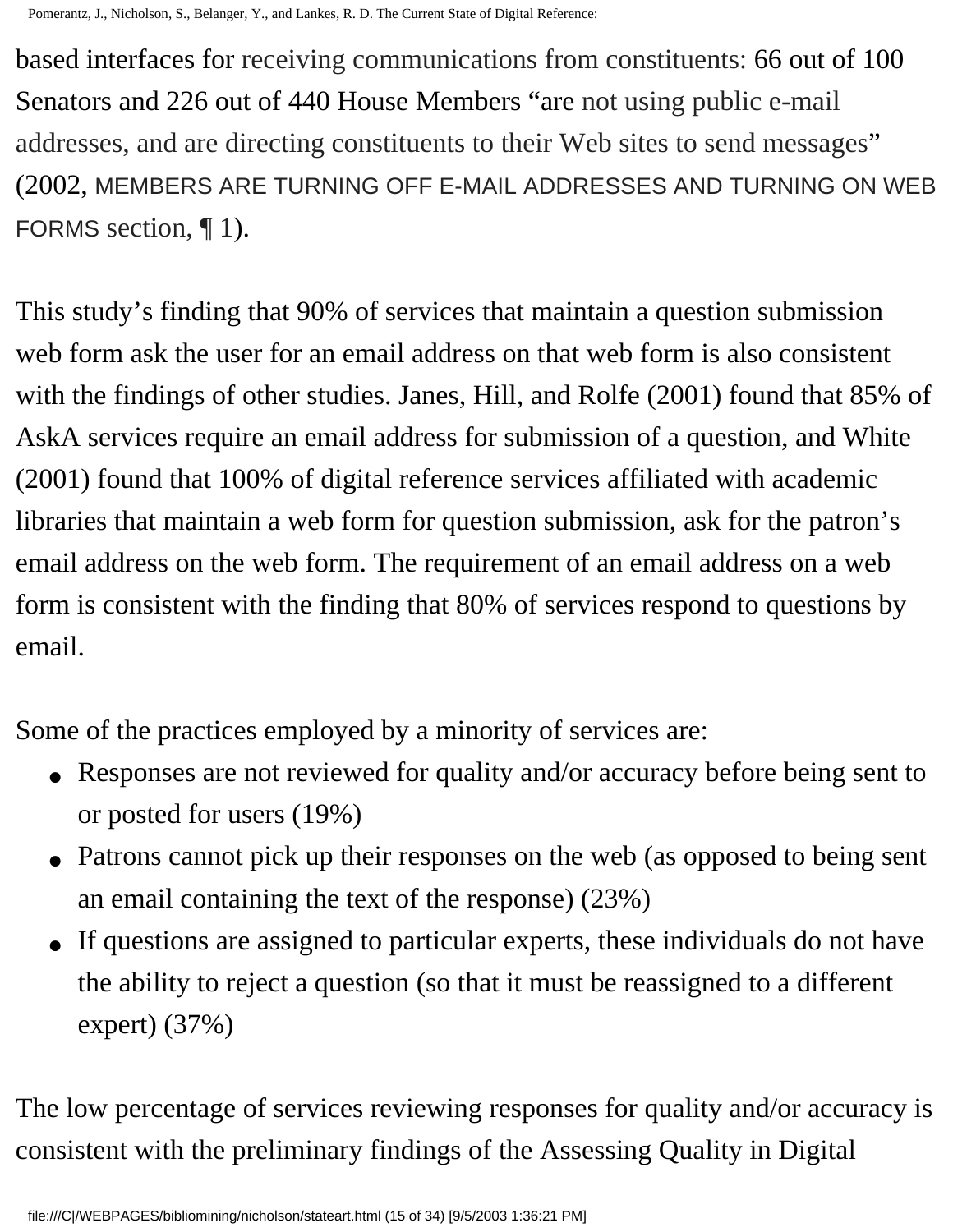Reference Services project, reported on by Gross, McClure, and Lankes (forthcoming). Preliminary findings of this project indicate that many digital services are developed "without plans for evaluation." As a result, there is a lack of data not only on the quality of responses provided by digital reference services, but also on the value of performing such evaluation at all.

The low percentage of services that allow patrons to pick up their responses on the web stands in stark contrast to the number of services that elicit questions via a web form. While digital reference services may elicit questions on the web, this study found, as mentioned above, that the overwhelming majority respond to questions by email. This finding may indicate that the web forms used for question submission are generating emails that are sent to the service's email inbox. This supposition is supported by Goetsch, Sowers, and Todd (1999), who found an even more dramatic contrast between media of submission and pick-up of questions: they found that 97% of ARL libraries that elicit questions via a webform deliver the question by email.

Interestingly, this trend is not confined to the world of digital reference either. According to the Congress Online Project, "an estimated 25% of House offices now answer e-mail with e-mail" (2002, MORE OFFICES ANSWER E-MAIL WITH E-MAIL -- WHAT ARE YOU WAITING FOR? section,  $\P$  1) – indicating that the web forms used by constituents are generating emails that are sent to the House Member's offices. Worse, "most offices continue to treat e-mail like postal mail, replying with stamped letters rather than e-mail" (Goldschmidt et al, 2002, INTRODUCTION section,  $\P$  4). It seems that, in the adoption of these new online technologies, the trend is to adopt the new technology for the public face of the service (submission of questions) first, and only later to adopt the technology for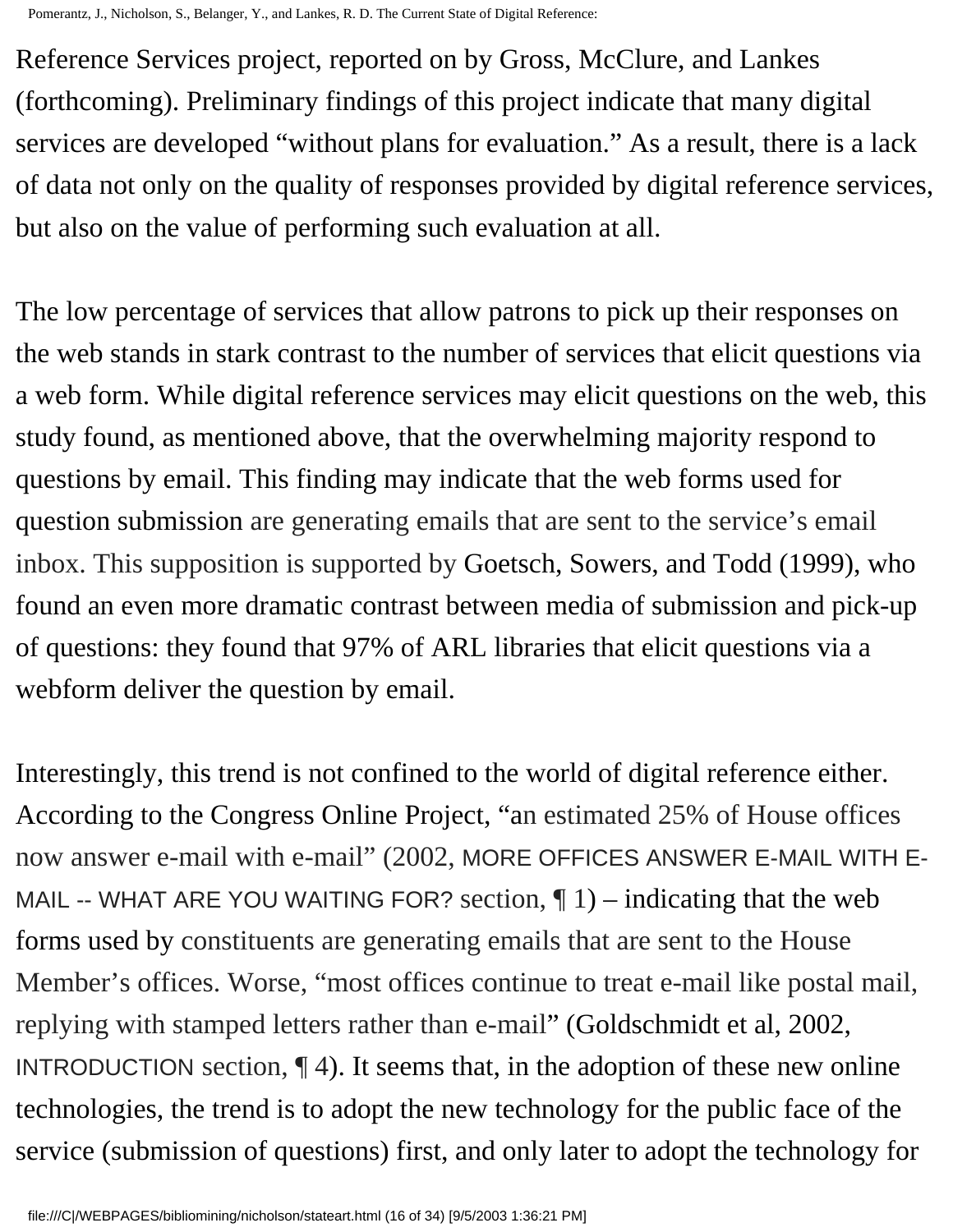use by the service itself (answering of questions).

This discrepancy between the number of services that utilize the web for question submission and answer pick-up speaks to the small number of services using webbased interfaces for managing the entire digital reference process. As mentioned above, there are several commercially available software applications designed to enable web-based digital reference, as well as others that have been developed by various digital reference services. Two of these applications developed by digital reference services are the Incubator, developed under the aegis of the Virtual Reference Desk Project, and QRC, developed by the Internet Public Library (IPL) (Lagace and McClennen, 1998). As of this writing, the Incubator is used by 6 services, including the VRD itself, and QRC is used by 5 services, including the IPL (Michael McClennen, personal communication). One of the commercially available software applications, LiveAssistance, is used by "about 25" services (Sarkar, 2002).

Many of the practices employed by services were at one extreme or the other – an overwhelming majority of services either did or did not employ certain practices. On the other hand, the distribution of "wish list" practices – those practices that a number of services do not employ but plan to or wish they could – did not provide a clear result, indicating that services were divided over what practices were desirable future goals. Some of these "wish list" practices are:

- When a question is received, a knowledge base of previously answered questions is automatically searched (35% wish that their service has this capability)
- The progress or state of a question is automatically tracked (e.g., new, assigned but not answered, in progress, overdue, etc.) (25%)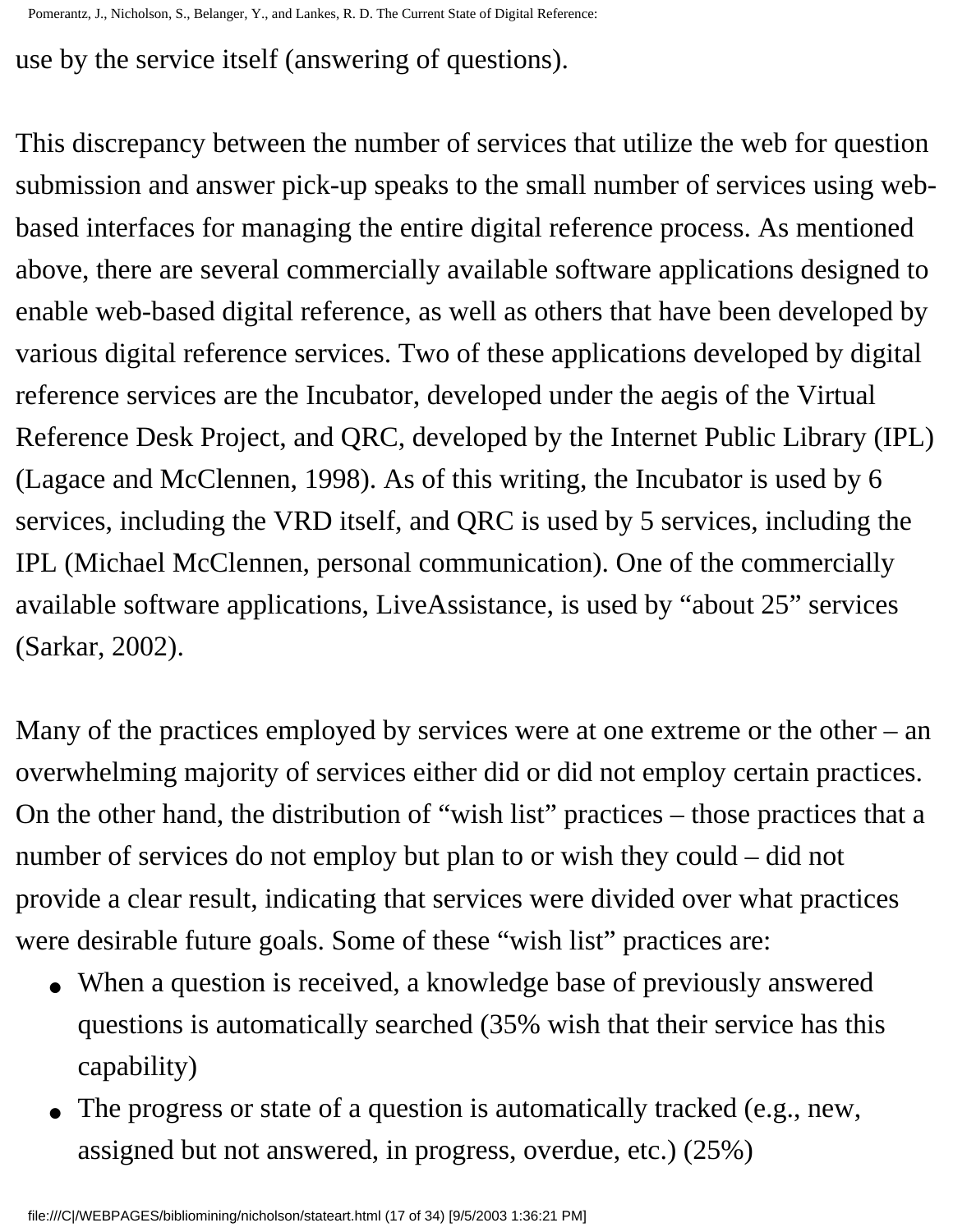• Previously answered questions are stored in a knowledge base (15%)

The second and third of these "wish list" practices – tracking the state of a question and storing previously-answered questions in a knowledgebase – are functions that may be implemented in many web-based digital reference applications. Indeed, "track[ing] the progress of individual questions" was one of the problems that led to the development of QRC in the first place (Lagace and McClennen, 1998).

The first "wish list" practice – automatically searching a knowledgebase of previously-answered questions – is a function for which there seems to be a great deal of desire in the digital reference community, but which is as yet in the early stages of its adoption in this community. Information Retrieval (IR) systems match queries with documents – in digital reference, however, some or all of those documents may be previously-answered questions. Some digital reference services – such as the MadSci Network (http://www.madsci.org) and Ask Dr. Math (http://mathforum.org/dr.math) – maintain public, searchable archives, in which previously-answered questions are returned as search results. Bry (2000) explains that when the user submits a question to MadSci, a CGI script searches the archive for potential answers. Bry states that "approximately 63 percent of questions are matched with archived files" – however, "only 25 percent of users deem their questions answered by this process (15 percent of all submitted questions)" (p.118). Perhaps it is because only a quarter of the questions submitted to a digital reference may be adequately answered automatically, that only 6% of services currently employ automation to answer questions. Nevertheless, there is clearly a demand in the digital reference community for development of a reliable IR or automated question-answering system. Indeed, at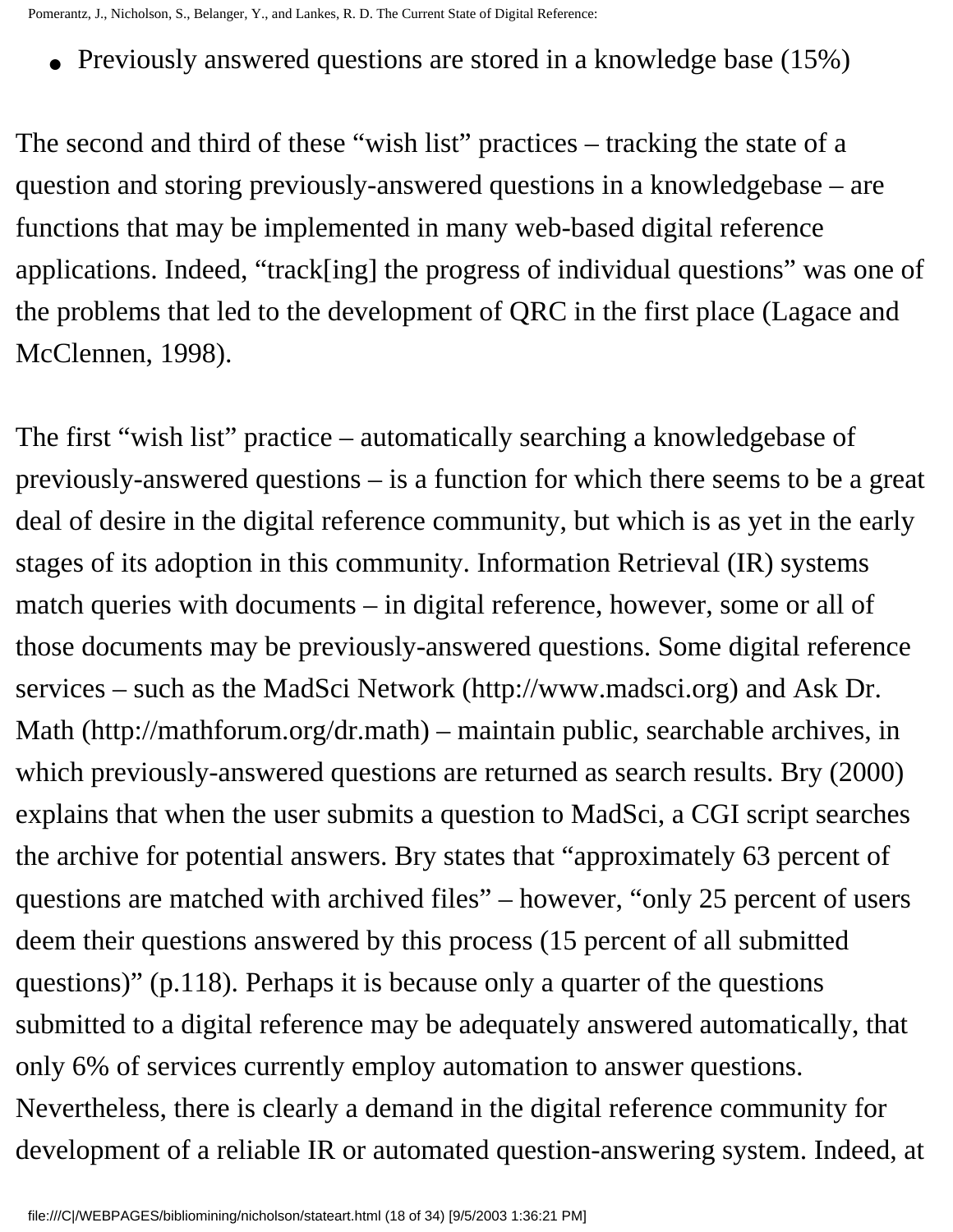the time of this writing, the authors are working on a study, funded under the NSF program 02-054 (National Science, Mathematics, Engineering, and Technology Education Digital Library (NSDL)), that seeks to discover: 1) what types of questions may be answered automatically and what types require human intermediation, and as a corollary, 2) when a question is sufficiently different than any previously-asked question that it cannot be answered with an archived response.

These trends come from one-variable analyses of the data, as each is the result from a single item on the survey. The next analysis that the researchers conducted was to combine two and three variables, to discover combinations of practices employed by services. Given that there were nineteen items on the survey, some with multiple parts, there are a great number of possible permutations of practices that could be presented here. All of these will not be presented. Only the combinations that are particularly interesting will be presented, either because their results are unexpected, or because they are illustrative of the state of the art of digital reference service, or because they support the findings of other studies.

#### **Multiple-Item Analyses**

This discussion begins with the receipt of a question by a service. Of the 45 services that ask for an email address on their webform, 13 (29%) verify that the email address is valid prior to working on a response. 25 (56%) do not verify the email address and never have. 5 (11%) wish that they had this functionality. (Services that receive questions only via email can reasonably assume that the email address from which the question came is valid.)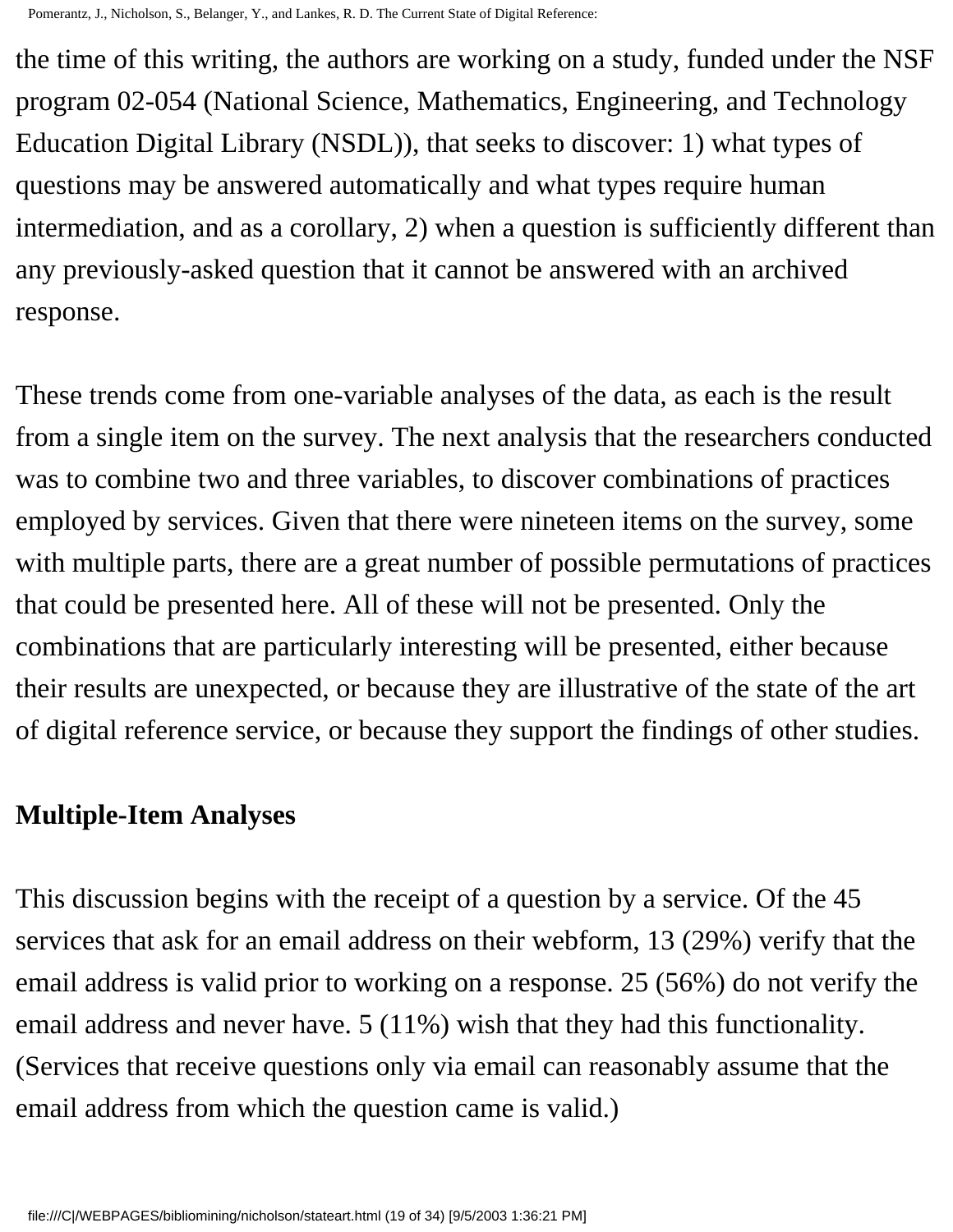Of the 17 services that automatically generate a response when a question is received, 8 (47%) generate that response in the form of an email message, 4 (23.5%) generate that response as a webpage only, and another 4 (23.5%) generate that response as both an email message and as a webpage. This automated response is not necessarily an answer to the user's question (indeed, only 3 (6%) of all services responded that when a question is received, a knowledge base of previously answered questions is automatically searched). The survey did not ask what the automated response is, if it is not an answer to the user's question. However, the authors are familiar with several digital reference services that automatically generate some form of an acknowledgement of receipt of the question.

Once an expert formulates an answer to a user's question, there are two ways that the user can receive that answer: the service can send it as an email to the user, or the user can come to the service and "pick up" the answer on the web. Of all responding services, 43 (91%) responded that they send the full text of the answer in an email, while the remaining 4 (9%) send a "pickup" notice for a response posted on the web. Interestingly, 6 (13%) of services responded that they have the ability for their patrons to pick up their responses on the web – it seems that some services put the burden on the user to return to the service to check if their question has been answered. Another 6 (13%) of services responded that they wish they had the ability for their patrons to pick up their responses on the web. As mentioned above, there are several commercially available software applications designed to enable web-based digital reference, as well as others that have been developed by various digital reference services. It would seem that, given the apparent desire for such applications, this is a technology which is as yet in the early stages of its adoption in the digital reference community.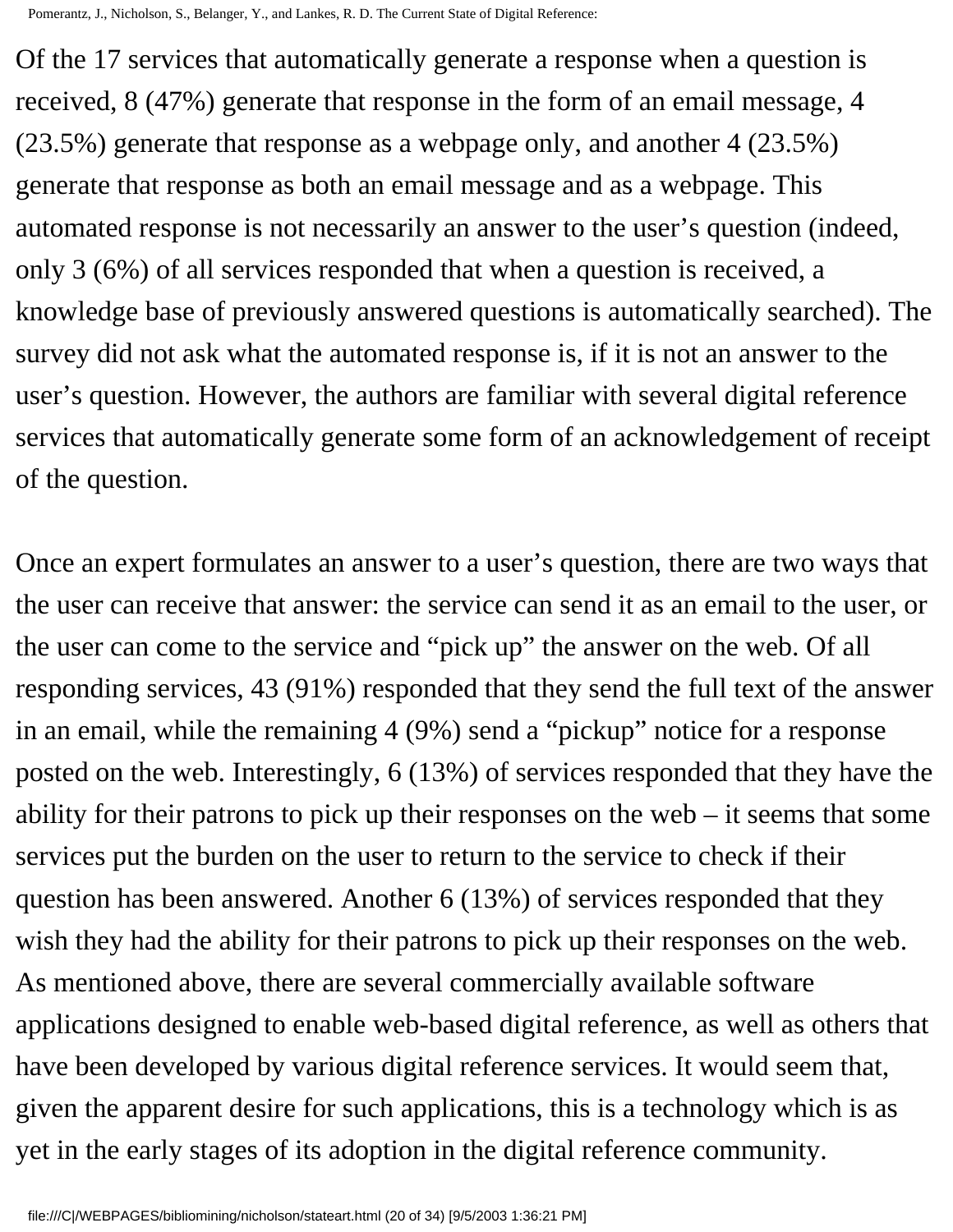As stated above, only 3 (6%) of services automatically search a knowledge base of previously-answered questions when a new question is received. Interestingly, however, a far greater percentage of services 20 (42%) responded that they store previously-answered questions in a knowledge base. As discussed above, these findings reflect the practice of such digital reference services as the MadSci Network and Ask Dr. Math, which have their archives of previously answered questions publicly available on their website, thus making this archive a resource for their users. Other services may maintain an archive of previously answered questions only for the use of their experts. There may also be other uses made by services of their question-and-answer archive.

At a reference desk it is possible for the librarian to clarify the patron's information need by engaging the patron in a reference interview. By contrast, in the practice of digital reference, the initial question along with any information gathered at the time of that initial question submission is typically all that the librarian has. Digital reference services have found that asynchronous media do not lend themselves well to question negotiation: Carter and Janes (2000) report that if an expert replies to a user's question with a request for clarification, 30% of users do not ever reply with that clarification. Judging by the authors' conversations with digital reference experts at a number of other services, Carter and Janes' finding is a remarkably small percentage. The ability to determine if an incoming question is a "follow-up" to a previous question is therefore an important function in digital reference triage. However, only about one-third (actually 17 (36%) of services responded that they have the ability to determine if an incoming message is a follow-up. Of these services that can detect follow-ups, 13 (77%) assign follow-up questions to the individual who responded to the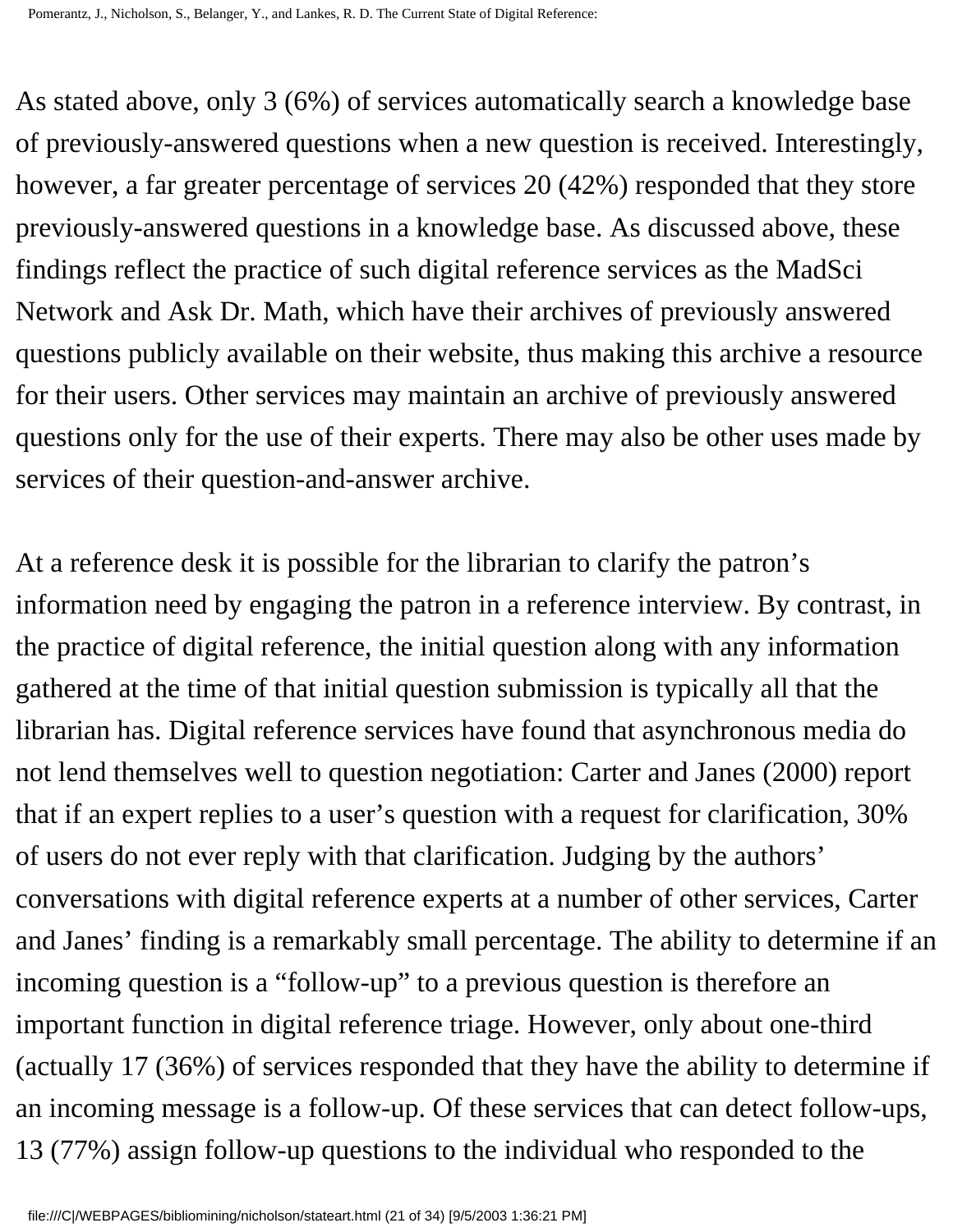original question. This survey question had a second part that asked how the service determined if a question is a follow-up: only 12 (25%) of services indicated that this determination was performed by an automated process; the remaining 35 (75%) indicated some form of human intervention.

Another important function in digital reference triage is ensuring that a question reaches the expert who is best suited to answer it. This assignment may be performed by the service, or the service may allow experts to select questions themselves (as in services that store questions in a "triage area" (Lankes, 1998, p.137)). 28 (60%) of services responded that they assign questions to particular experts, while 13 (28%) responded that they do not and never have assigned questions. Of the 28 services that assign questions:

- 20 (71%) employ a human to perform this assignment,
- 4 (14%) employ an automated process, and
- 1 (4%) employ both a human and an automated process.

Additionally, of the services that assign questions:

- 11 (39%) assign questions on the basis of the subject expertise,
- 8 (29%) assign questions on the basis of both subject expertise and the load of questions received that day, and
- 1 (4%) assign questions on the basis of both subject expertise and the geographical location of the expert or the patron.

These findings support the results of a Delphi study conducted by Pomerantz, Nicholson, and Lankes (forthcoming) to determine factors that affect the process of sorting and assigning reference questions received electronically by digital reference services, both to experts within the service and between services.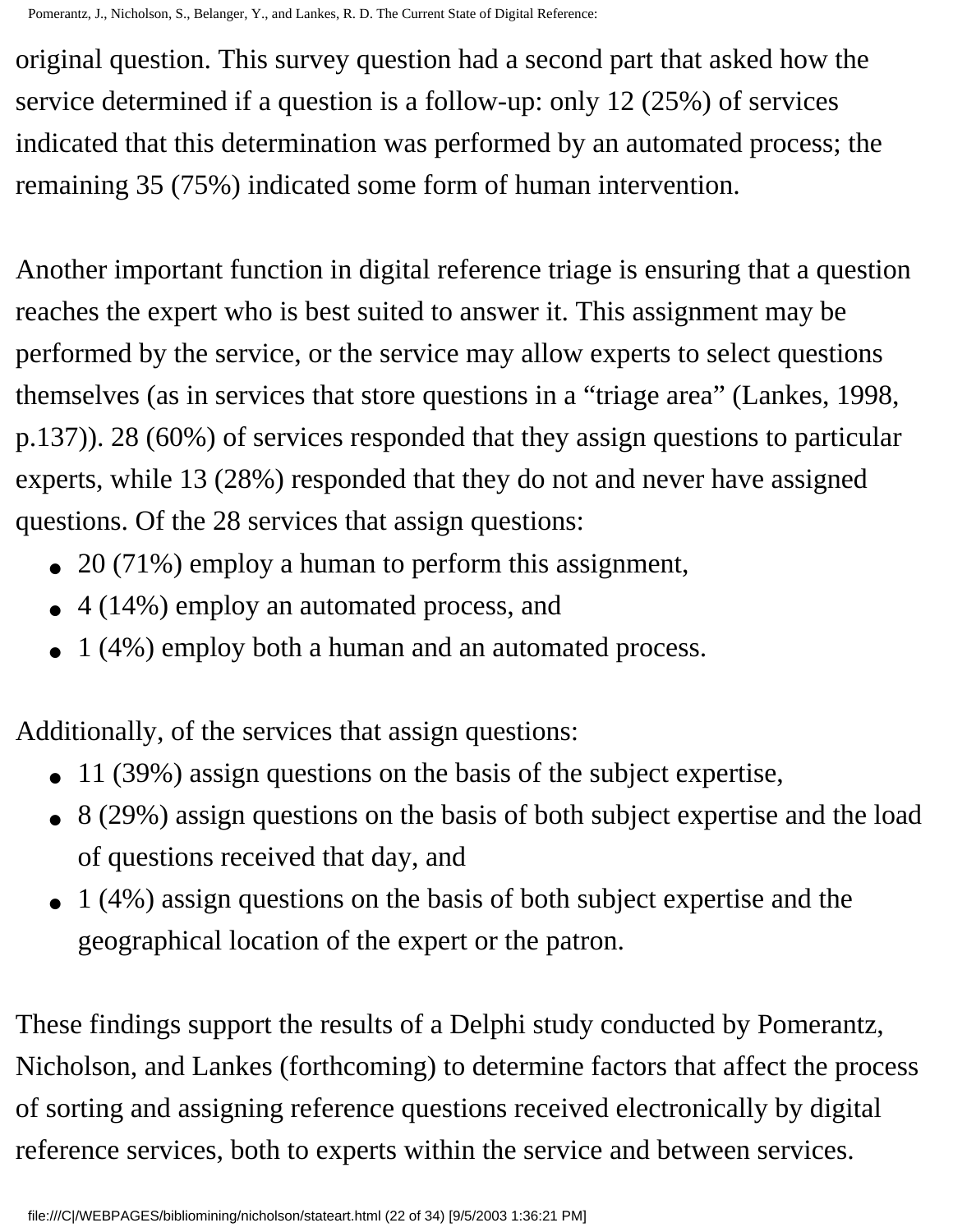Pomerantz, Nicholson, and Lankes discovered that there are 15 factors that are important in this decision-making, the top three of which are: (1) Subject area of the question, (2) The service's area(s) of subject expertise, and (3) The expert's area of subject expertise.

#### **Cluster Analysis**

In order to better understand the responses to this survey, data mining tools were employed to analyze the findings. While the results of many of the survey questions are clearly interpretable, some results are ambiguous. However, the researchers believed that there were groups of service types that would provide guidance in interpreting these ambiguous results. Thus, data mining was used to cluster the respondents by looking for common patterns of responses. Data mining is unlike traditional statistics in that one begins with the quantitative creation of several possible solutions, and then either testing or qualitative deduction is used to select the most appropriate model for the situation.

Clementine, a data mining tool published by SPSS, was used for the clustering. The K-Means method was selected, which allows the user to specify a number of clusters and the program will create the best combination of respondents to meet that requirement. This method works in a multi-dimensional space, with one dimension assigned to each answer – thus creating a polythetic clustering scheme, in which clusters are formed based on multiple characteristics. K-means is an agglomerative method of cluster analysis: it begins by arbitrarily choosing one centroid per cluster; a centroid is a point in the multidimensional space that represents a combination of answers to all the questions. It then examines a record, assigns the record to a cluster, and then adjusts the values of the centroid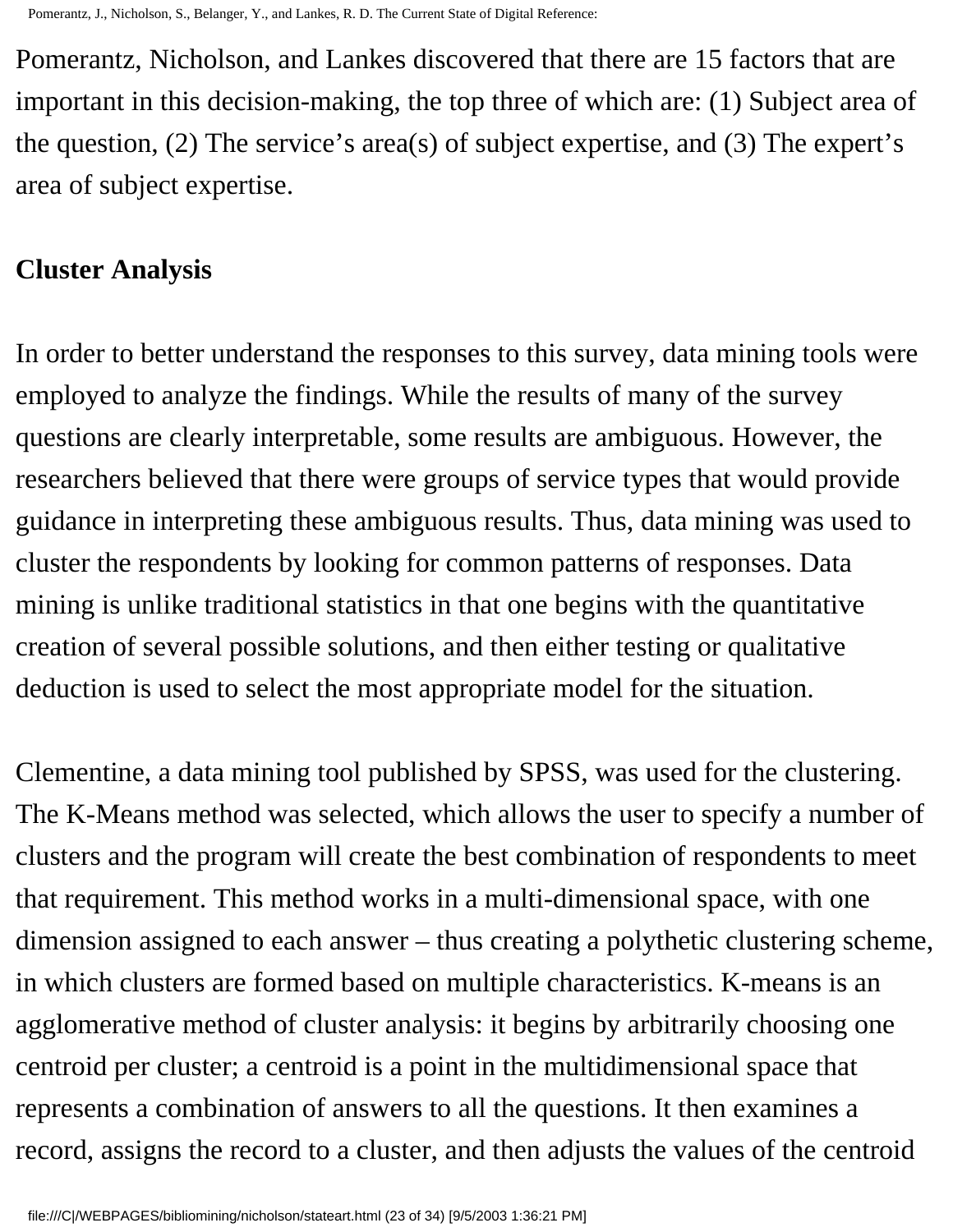to create as much distance as possible between the clusters. The next record is assigned to a cluster and the centroids are again adjusted. This process is repeated until further adjustment of the centroids does not improve the distinction between clusters.

The centroid is the mathematical center of a cluster, representing the collection of all respondents in that cluster; the entities in that cluster may have slightly different attributes than the centroid. Just as the average height of a group of people may not be the height of any one person in the group, the centroid may not have the same set of attributes as any of the respondents in the cluster. This is similar to the notion of "fuzzy sets," proposed by Zadeh (1965). Viewed from the perspective of classification, the "centroid" of a fuzzy set is the "prototype," a hypothetical entity that possesses all of the "perceived attributes" (Rosch, 1978, p.35) of that category.

Clementine was used to create several arrangements of the records using different numbers of clusters. The research team then discussed what information was produced by using each arrangement, and determined that three clusters produced an arrangement that was the most logical and provided a distinction without being too finely-grained. Interestingly, these three clusters are approximately the same size, containing 12 (26%), 16 (34%), and 19 (40%) services. In performing this data analysis, survey responses were grouped together, as follows:

- The service performs the process, and The service does not perform the process but would like to or plans to,
- The service does not perform the process and never has, and The service used to perform the process but no longer does, and
- Not applicable or the question left blank.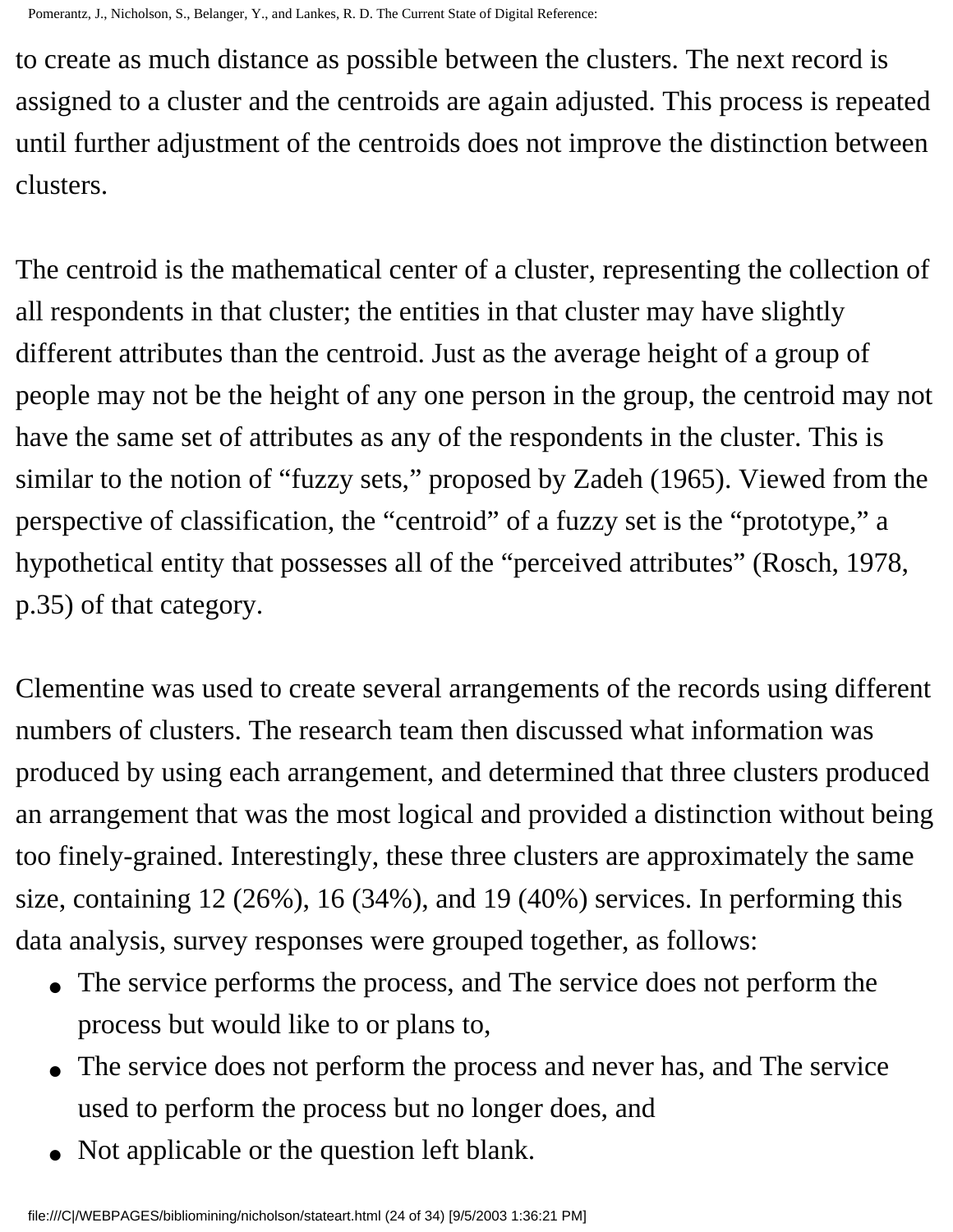In order to more easily discuss and understand the clusters, the researchers named them: the "High Tech/Low Touch" group employs the most automation and the least human intermediation, the "Low Tech/High Touch" group employs the most human intermediation and the least automation, and the "High Tech/High Touch" group employs a balance of both. Table 1 shows these three groups of services, and the percentage of each that responded positively (the service does or plans to perform the process) to questions having to do with the service's use of automation.

|                                       | <b>High Tech/</b> | Low Tech/         | <b>High Tech/</b> |
|---------------------------------------|-------------------|-------------------|-------------------|
| <b>Process</b>                        | <b>Low Touch</b>  | <b>High Touch</b> | <b>High Touch</b> |
|                                       | $(n = 16)$        | $(n = 19)$        | $(n = 12)$        |
| <b>Maintains a webform for</b>        | 94%               | 89%               | 83%               |
| question submission.                  |                   |                   |                   |
| Verifies email addresses prior        | 63%               | 11%               | 67%               |
| to working on a response.             |                   |                   |                   |
| <b>Automatically generates a</b>      | 69%               | 16%               | 92%               |
| response to the question.             |                   |                   |                   |
| Has the ability to detect follow-     | 81%               | 16%               | 67%               |
| up questions.                         |                   |                   |                   |
| <b>Automatically sorts questions</b>  | 19%               | 5%                | 8%                |
| to experts.                           |                   |                   |                   |
| <b>Stores question-answer sets in</b> | 75%               | 16%               | 100%              |
| a knowledge base.                     |                   |                   |                   |
| <b>Automatically searches a</b>       | 88%               | 0%                | 50%               |
| knowledge base when a                 |                   |                   |                   |
| question is received.                 |                   |                   |                   |

**Table 1: The three groups of services and key survey responses**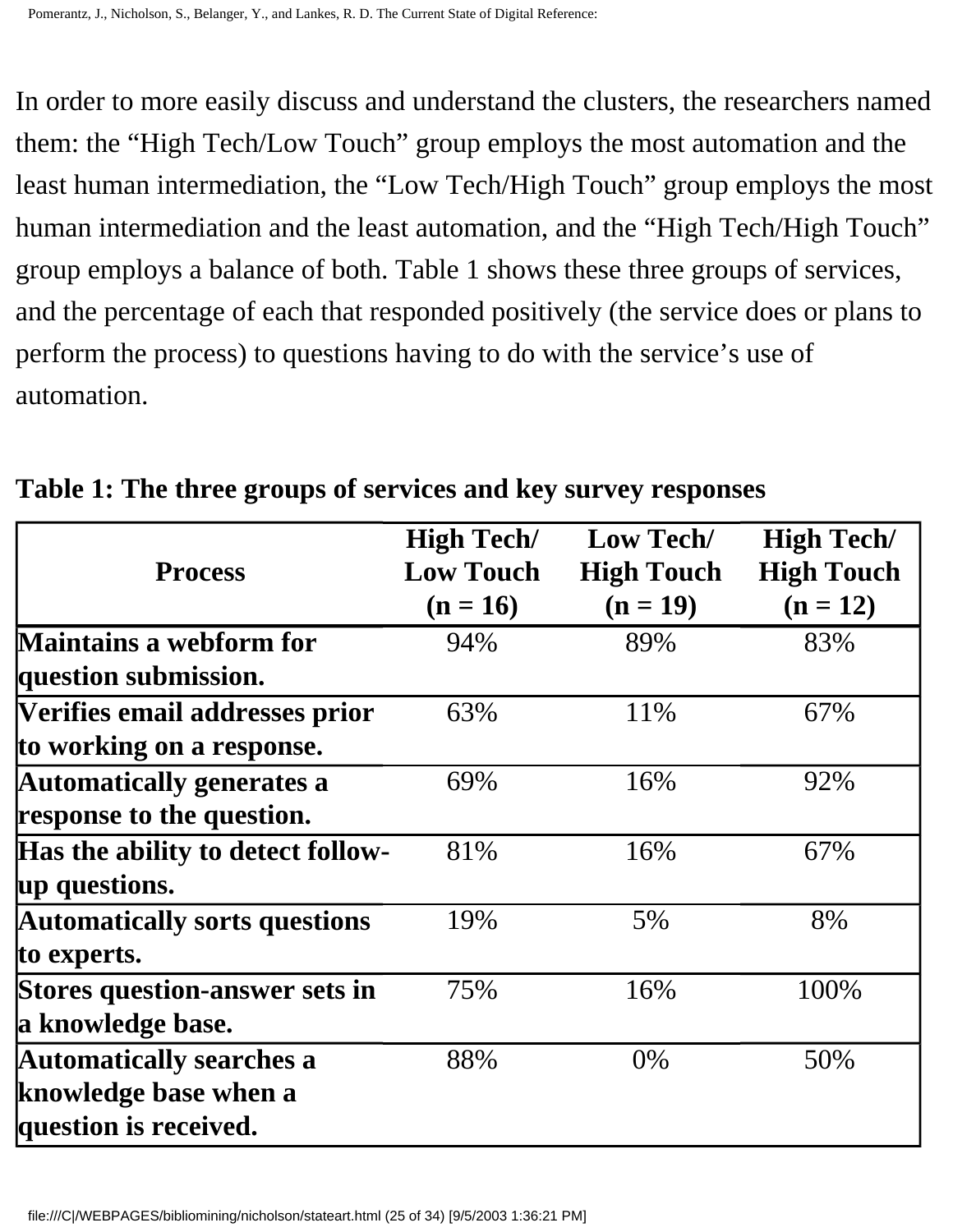| Patrons can pick up their        | 19% | 21\% | 42% |
|----------------------------------|-----|------|-----|
| responses on the web.            |     |      |     |
| <b>Automatically tracks the</b>  | 50% | 26%  | 67% |
| progress or state of a question. |     |      |     |

The "High Tech/Low Touch" group (34% of the total number of services) relies heavily on automation throughout the process of managing questions. This group is composed primarily of AskA services, and some academic and public libraries. What unites the services in this group is that they all utilize a high-tech approach to providing digital reference service. The AskA services in this group are among the highest-volume digital reference services in existence (e.g., the VRD network and AskERIC), and several of the academic and public libraries are among those ARL members with the greatest number of reference queries reported during the past decade (http://fisher.lib.virginia.edu/arl/). It makes sense that such highvolume services would have a high-tech approach to providing digital reference: a service such as AskERIC (http://www.askeric.org) that receives an average of 700 questions per week would require an unfeasible amount of manual labor to process all of those questions. Such services have, by necessity, had to develop methods for automating as many processes as can be automated.

The "Low Tech/High Touch" group (40% of services) relies heavily on human intermediation to handle questions throughout the entire digital reference process. This group is composed of small- to medium-sized academic and public libraries. Another study currently underway by one of the authors is finding that digital reference services at many academic and public libraries receive a low volume of questions, and that these questions are often answered by only one librarian (Pomerantz, in preparation). As a result of having such low volume, these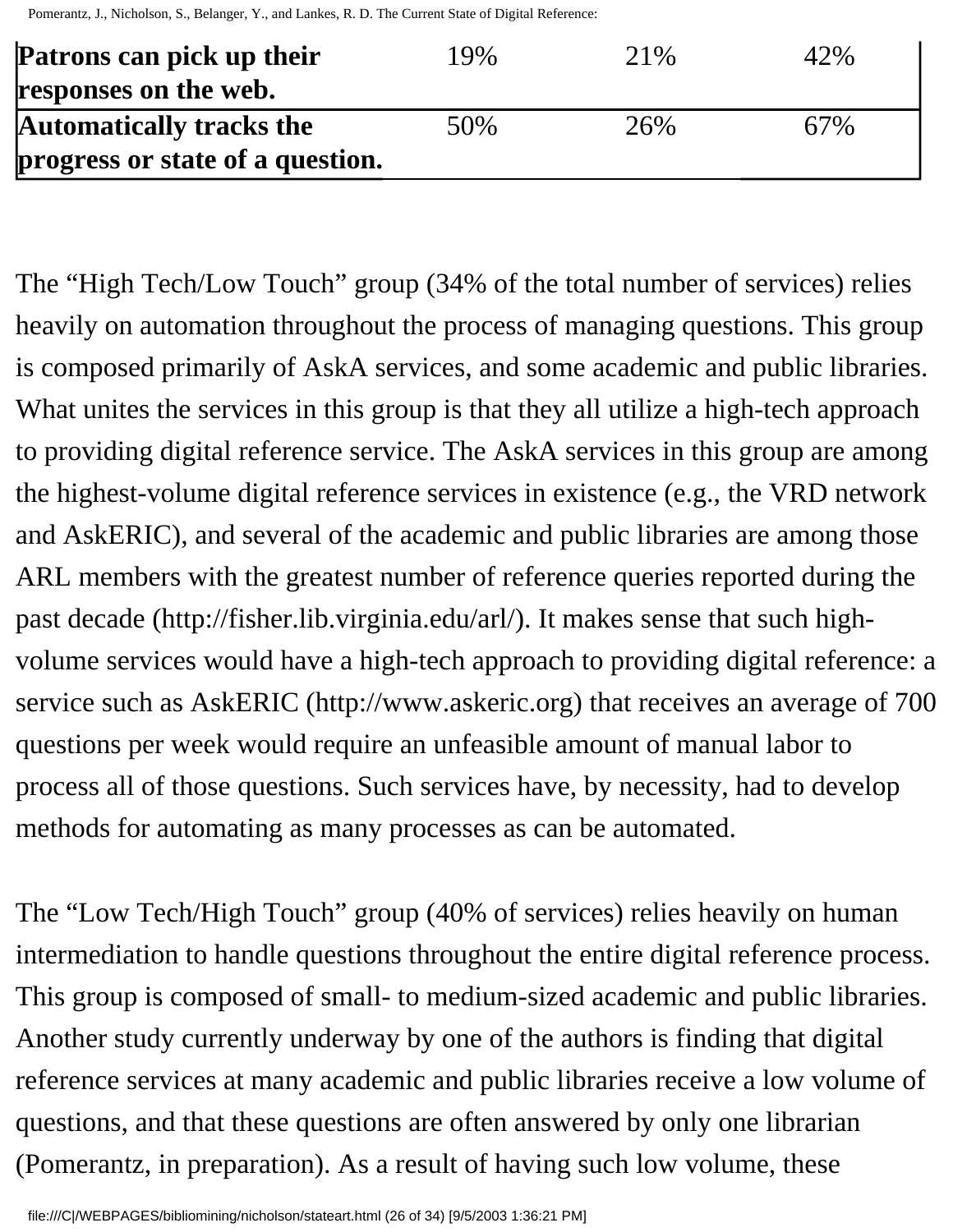services may not have had the need to automate many of their processes; manual handling of questions has likely been sufficient.

The "High Tech/High Touch" group (26% of services) employs automation for some steps and human intermediation for some steps of the digital reference process. Which steps are automated and which human-intermediated is different for each service. This group, like the "High Tech/Low Touch" group, is composed primarily of AskA services, and some academic and public libraries. These services span the range from high to low volume, but are bound together by their selective use of and balance between automation and human intermediation to meet the unique requirements of the service.

## **Discussion**

Due to the researchers' lack of control over the respondent group, as well as the small size of the sample, the researchers claim only a limited degree of generalizability of these findings. As stated above, it is unclear how many digital reference services exist; it is therefore impossible to estimate the percentage or segment of those services represented by this study's sample. It is, by extension, also impossible to estimate the number of digital reference services that are affiliated with public or academic libraries, or that are AskA services, unaffiliated with any library at all. Without this data, it is impossible to make any claims about the representativeness of this study's sample. All that this paper claims is that it presents a snapshot of the current state of the art in digital reference, as performed by a subset of services from the venues that represent the field of digital reference as it exists today.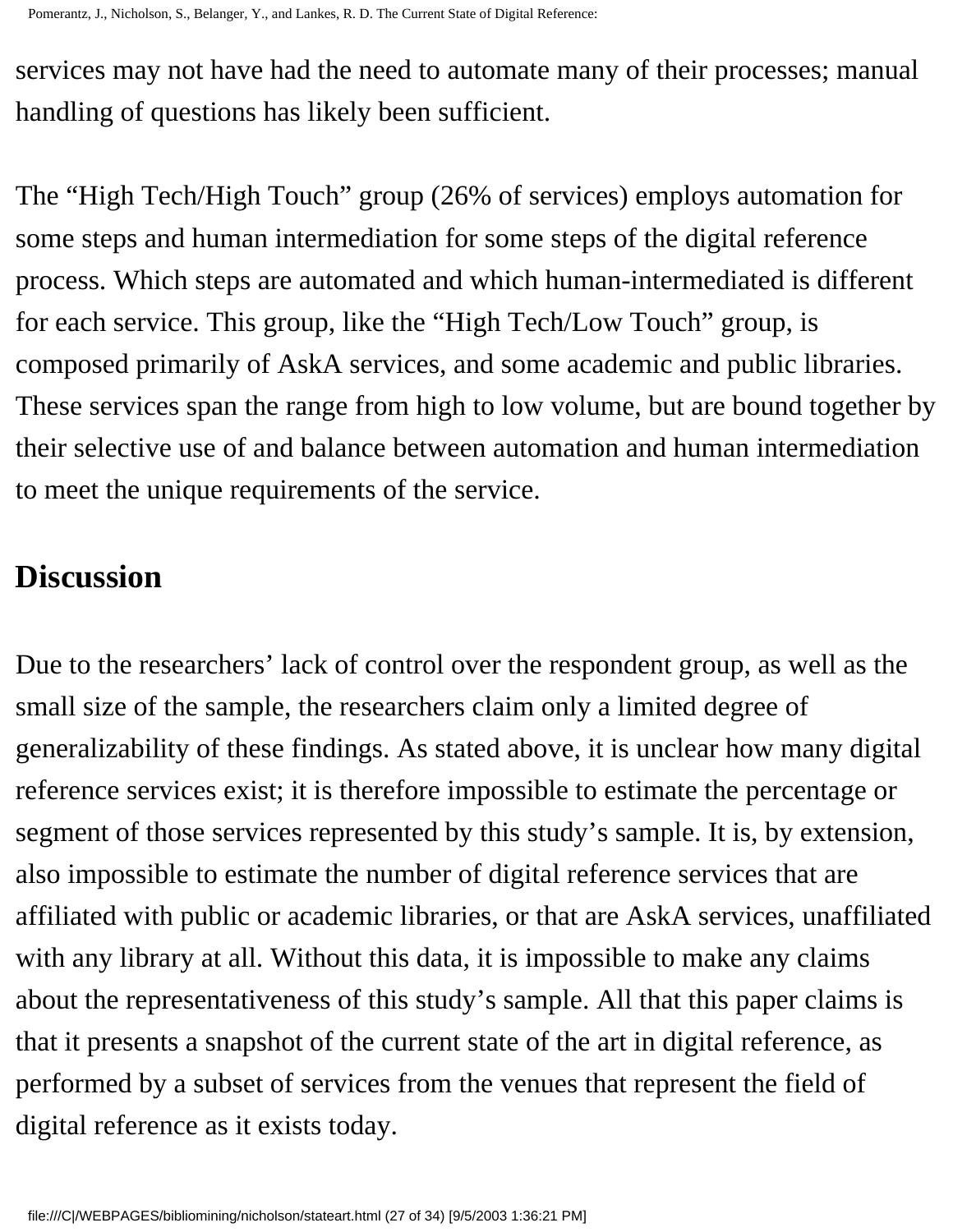Previous analyses of digital reference service practices have concentrated on the type of the service (academic, public, AskA) (for example, Janes, Carter, and Memmott, 1999; Garnsey and Powell, 2000; Janes, Hill, and Rolfe, 2001). Perhaps the most significant finding of this study has been the utility of a more complex grouping scheme based upon functional, rather than organizational, characteristics. The groups described here cluster services according to their use of automation in the process of providing asynchronous digital reference. This finding speaks to the current state of the art in digital reference: while the practices employed by digital reference services may be more or less universal, the means by which these practices are achieved appear to be "evolving" along three distinct paths.

These three paths do not, however, seem to be leading to three entirely unrelated species of digital reference services. Rather, what these results show is that digital reference services tend to cluster around three points on a spectrum of technology use, ranging from highly automated to entirely human-intermediated services.

These three types of digital reference services appear to be the result of services adopting "packages" of technologies, practices, and policies: once a specific technology or practice is adopted, other related technologies and practices are dictated or precluded by that choice. For example, services that maintain a web form for question submission are more likely to automatically generate a response to submitted questions. Services that send answers to users via email do not have a pressing need for web-based answer-pickup functionality. Services that assign questions to experts require criteria by which this assignment is performed (whether that assignment is performed manually or automatically). Services that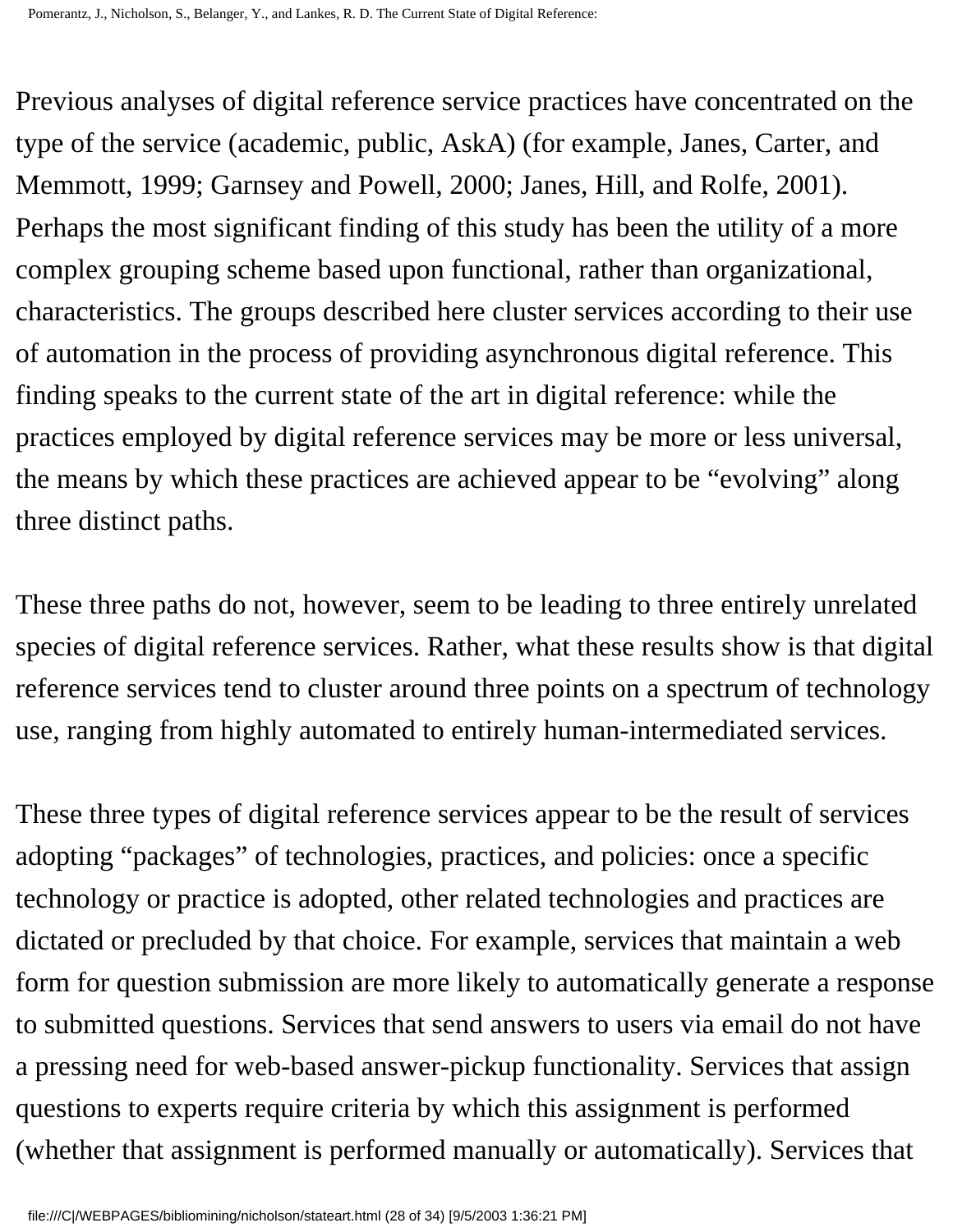store question-answer sets in a knowledge base have the capability to search that knowledge base for previously-answered questions.

Additionally, different services have different institutional policies, and these policies may dictate or preclude the use of certain technologies and practices. For example, as a matter of institutional policy, a digital reference service may be required to respond to every question received within a certain number of business days; the shorter this timeframe, the greater the need for automation. On the other hand, it may be the policy of a digital reference service to allow experts to self-select questions; in this case, the service may automate the filtering out of repeat or out-of-scope questions, but there is no need to automate the assignment of a question to an expert.

In all three types of services, however, there are certain practices that have been adopted by a majority of digital reference services. Similarly, there are certain practices that have not been adopted by a majority of services – though time will tell whether those practices will never be adopted or will in time be adopted, technology permitting. The practices that have been widely adopted are those that are common on the Web as a whole: using email and maintaining web forms. Interestingly, the practices that have not been widely adopted are those that would reduce the amount of control experts have over the selection and answering of questions: assignment of questions to experts and quality review of answers.

## **Conclusion**

This study allowed for the possibility that the general process model presented above is not complete. By having a number of open-ended questions, as well as a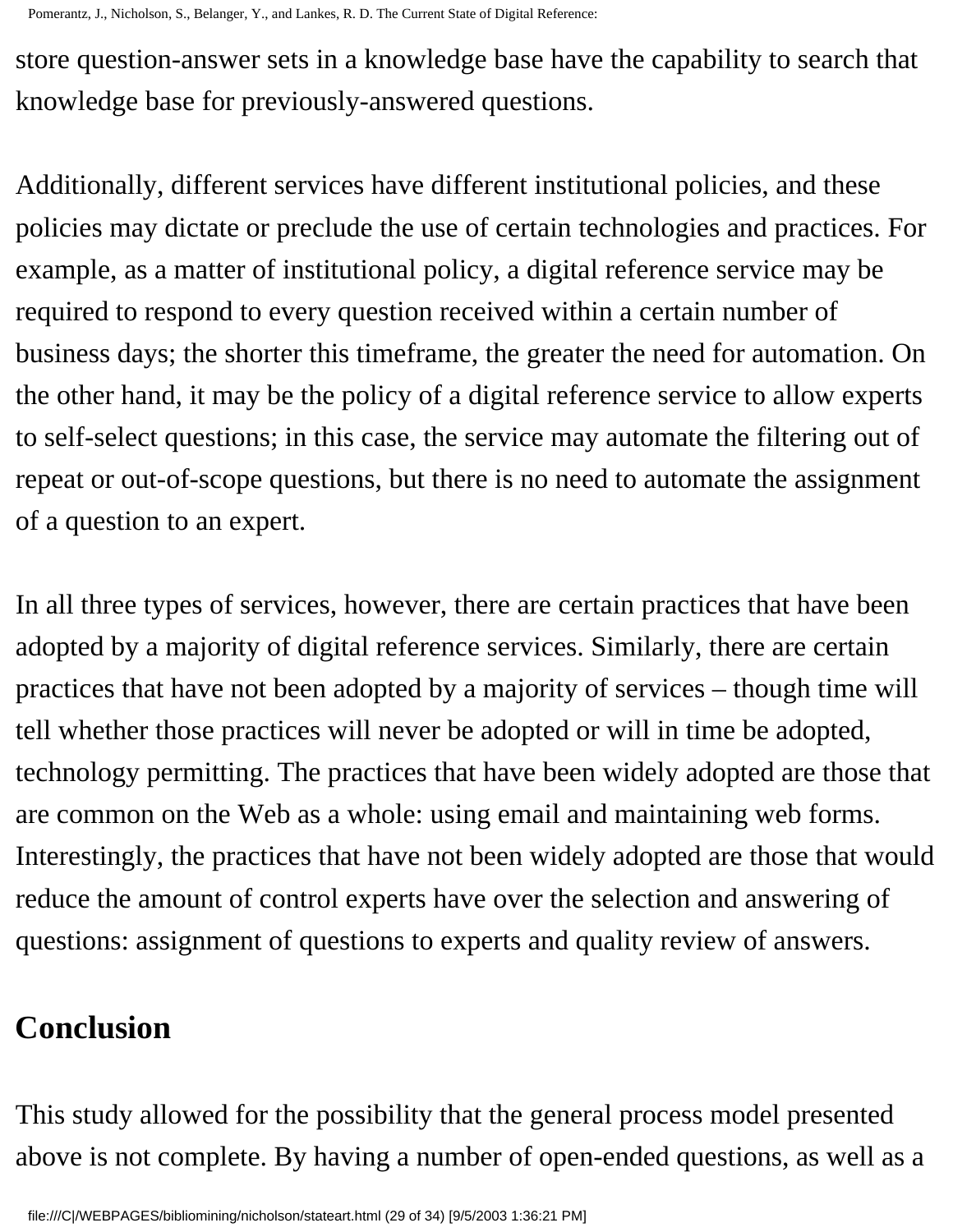question that asked for "additional comments," the survey allowed respondents to suggest steps and processes not reflected in the model. No additional steps or processes were suggested by the respondents, however. This fact strongly indicates that the general process model is complete for the current state of the art in asynchronous digital reference, i.e., email- and web-based digital reference only.

An obvious omission of the general process model is the fact that it does not take into account the processes involved in "live" or "real time" reference, e.g., chat environments, instant messaging, and graphical co-browsing. These technologies had not yet widely impacted the practice of digital reference when the general process model was developed. The past few years have seen rapid development in technology supporting collaborative, synchronous reference service, and rapid acceptance of this technology in reference services of all types. The revision of the general process model to include "real time" reference will be a useful future direction for research.

Another useful future direction for research will be to redo this survey in one or two years' time. This study captures a snapshot of the state of the art in digital reference at the time that this survey was administered. While digital reference is well established as a service, the technology employed by digital reference is still developing rapidly. As such, it is reasonable to assume that the picture presented in this study is likely to change in the future. While the general model of digital reference will continue to hold true, the types of services that exist, and the distribution of services employing different processes at different steps will change. It would therefore be useful to perform a longitudinal survey of the changing state of the art in digital reference. Alternatively, a study similar to this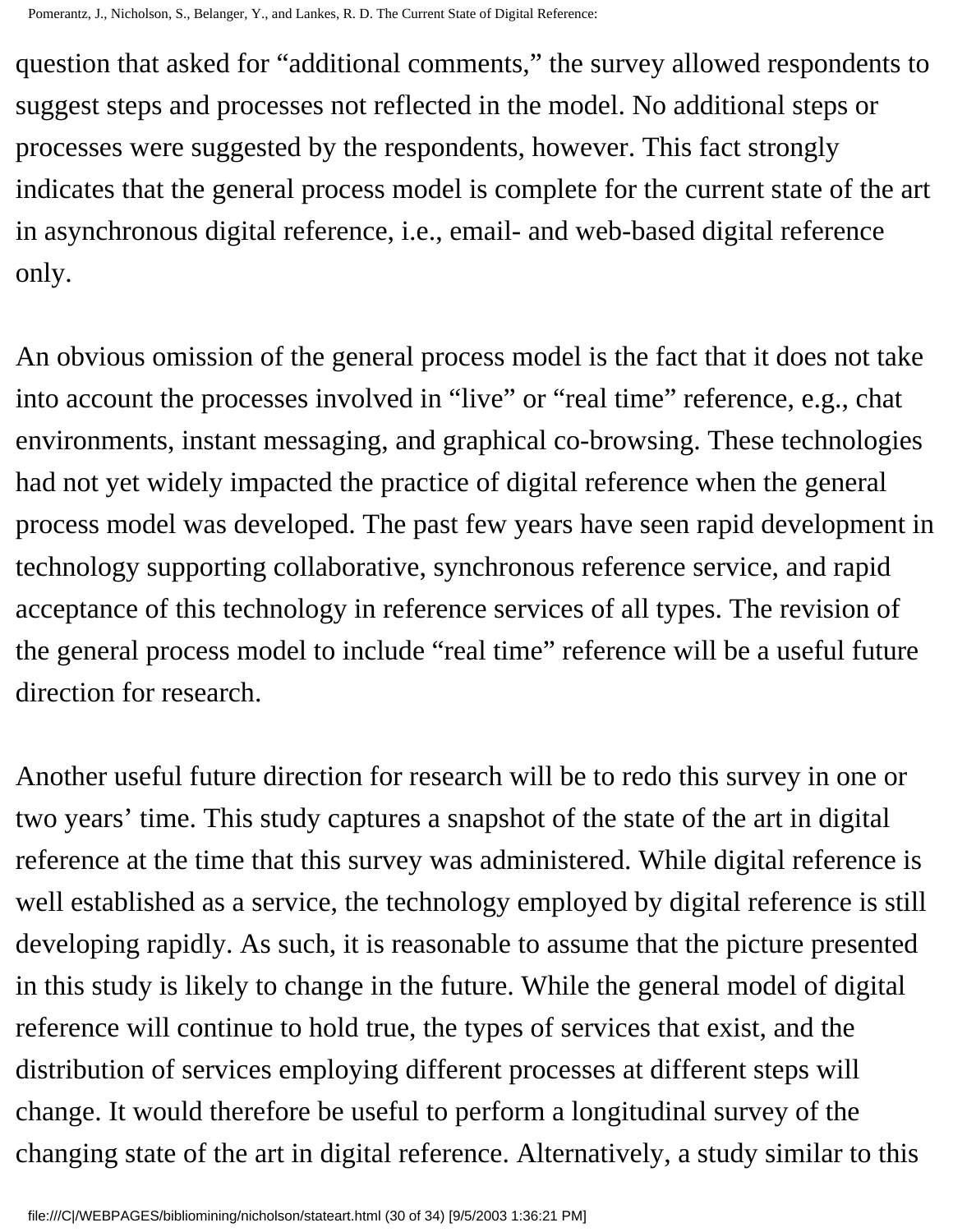one could be performed to focus in depth on one particular type of service (public, academic, or AskA, or High Tech/Low Touch, Low Tech/High Touch, or High Tech/High Touch, or some other subdivision), and as such survey the state of the art for one specific segment of the community of digital reference services.

This study has done two things: First, it has presented a snapshot of the state of the art in digital reference as of late 2001 – early 2002, which is of interest for historical reasons. Second, this study has tested one of the few general models of digital reference, shown it to be valid, and provided details about the practices employed in the different steps. This model is generally applicable to all digital reference services, though different services employ different practices at different steps. This model can serve as a guide for future research on digital reference, as well as future development of digital reference services.

## **Bibliography**

Bopp, R. E., & Smith, L. C. (2001). *Reference and Information Services: An Introduction*. Englewood, CO: Libraries Unlimited, Inc.

Bry, L. (2000). Simple and Sophisticated Methods for Processing Large Volumes of Question and Answer Information through the World Wide Web. In R. D. Lankes & J. W. I. Collins & A. S. Kasowitz (Eds.), *Digital Reference Service in the New Millennium: Planning, Management, and Evaluation* (Vol. 6, pp. 111-123). New York: Neal-Schuman Publishers Inc.

Carter, D. S., & Janes, J. (2000). Unobtrusive Data Analysis of Digital Reference Questions and Service at the Internet Public Library: An Exploratory Study. *Library Trends, 49*(2), 251-265.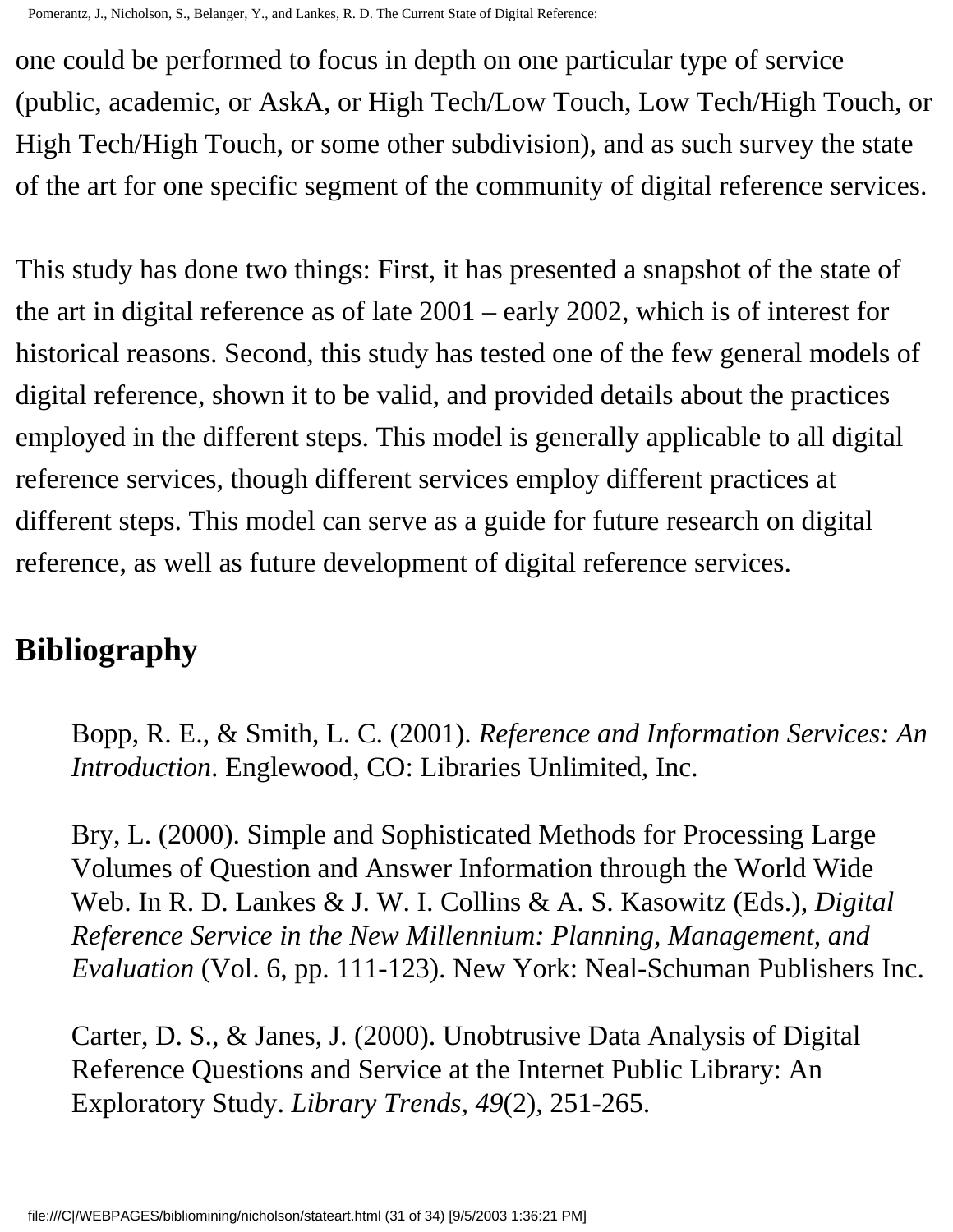Congress Online Project. (2002). *Congress Online: Special Report: E-mail Overload In Congress - Update*. Washington, DC: The Pew Charitable Trusts, the George Washington University, and the Congressional Management Foundation. Retrieved 3 September 2002, from Congress Online Project Web site: http://www.congressonlineproject.org/080702.html.

Garnsey, B. A., & Powell, R. R. (2000). Electronic Mail Reference Services in the Public Library. *Reference & User Services Quarterly, 39*(3), 245-254.

Goetsch, L., Sowers, L., & Todd, C. (1999). *Electronic Reference Service* (SPEC Kit 251). Washington, DC: Association of Research Libraries.

Goldschmidt, K., Folk, N., Callahan, M., & Shapiro, R. (2002). *E-mail Overload in Congress: Managing a Communications Crisis*. Washington, DC: The Pew Charitable Trusts, the George Washington University, and the Congressional Management Foundation. Retrieved 3 September 2002, from Congress Online Project Web site:

http://www.congressonlineproject.org/email.

Janes, J., Carter, D., & Memmott, P. (1999). Digital Reference Services in Academic Libraries. *Reference & User Services Quarterly, 39*(2), 145-150.

Janes, J., Hill, C., & Rolfe, A. (2001). Ask-An-Expert Services Analysis. *Journal of the American Society for Information Science and Technology, 52*(13), 1106-1121.

Katz, W. A. (1997). *Introduction to Reference Work: Reference Services and Reference Processes* (Vol. 2). New York: McGraw-Hill.

Kresh, D. N. (2000). Offering High Quality Reference Service on the Web: The Collaborative Digital Reference Service (CDRS). *D-Lib Magazine, 6*(6). Retrieved 3 September 2002, from D-Lib Magazine Web site: http://www.dlib.org/dlib/june00/kresh/06kresh.html.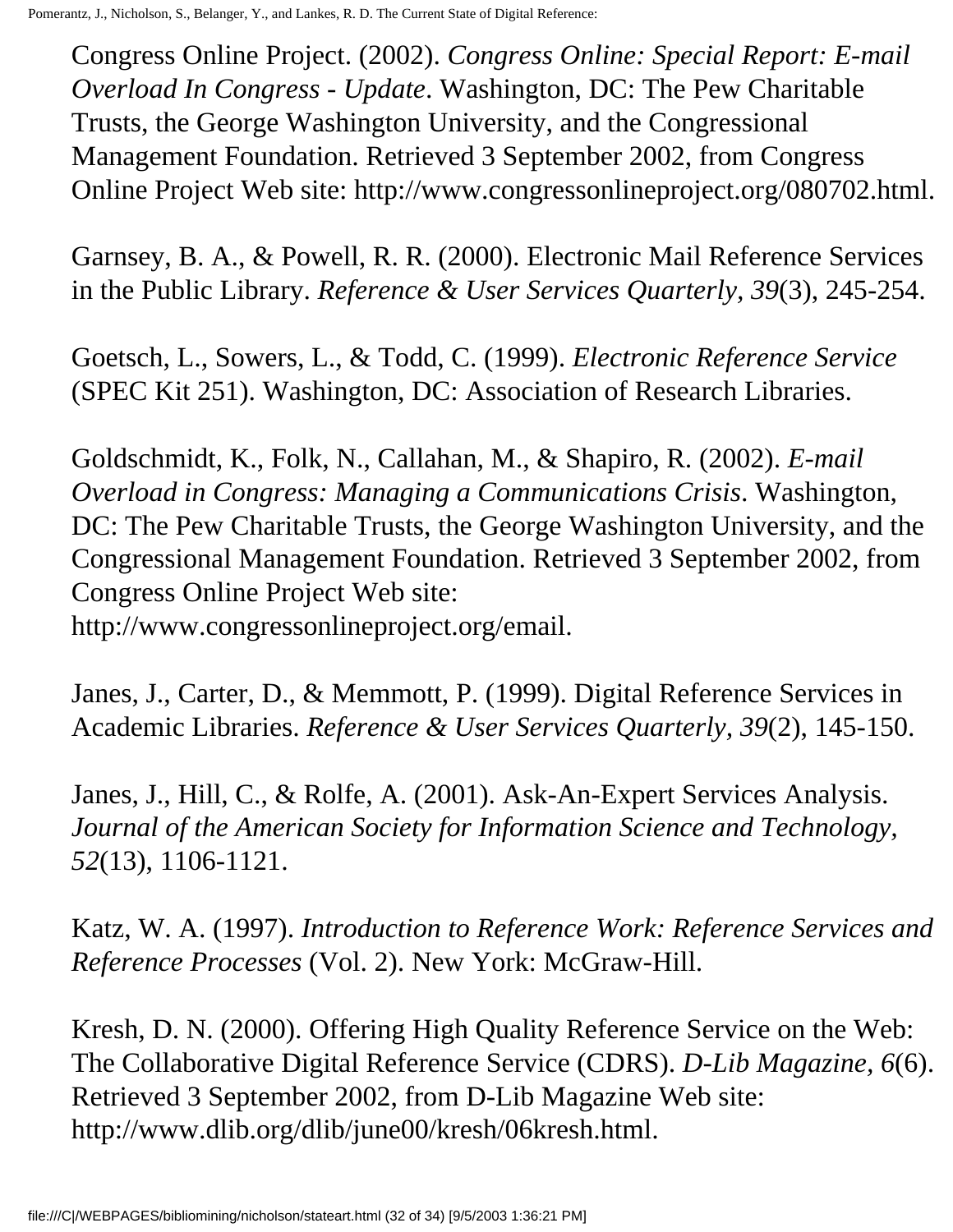Lagace, N., & McClennen, M. (1998). Questions and Quirks: Managing an Internet-Based Distributed Reference Service. *Computers in Libraries, 18*(2), 24-27. Retrieved 3 September 2002, from Information Today Web site: http://www.infotoday.com/cilmag/feb98/story1.htm.

Lankes, R. D. (1998). *Building & Maintaining Internet Information Services: K-12 Digital Reference Services*. Syracuse, NY: ERIC Clearinghouse on Information & Technology.

Lankes, R. D., & Kasowitz, A. (1998). *AskA Starter Kit: How to Build and Maintain Digital Reference Services*. Lanham, MD: Scarecrow Press, Inc.

MathNerds. (2001). *About MathNerds*. MathNerds. Retrieved 3 September 2002, from MathNerds Web site: http://www.mathnerds.com/about/about.asp.

McClennen, M. (2001, 12-13 November). *A Process Model for Digital Reference.* Paper presented at the 3rd Annual VRD Conference, Orlando, FL.

McClennen, M., & Memmott, P. (2001). Roles in Digital Reference. *Information Technology and Libraries, 20*(3), 143-148.

Pomerantz, J. (in preparation). *Question Types in Digital Reference: An Evaluation of Question Taxonomies.* Unpublished doctoral dissertation, Syracuse University, Syracuse, NY.

Pomerantz, J., Nicholson, S., & Lankes, R. D. (forthcoming). Digital Reference Triage: An Investigation using the Delphi Method into the Factors Influencing Question Routing and Assignment.

Richardson Jr., J. V. (1995). *Knowledge-Based Systems for General*